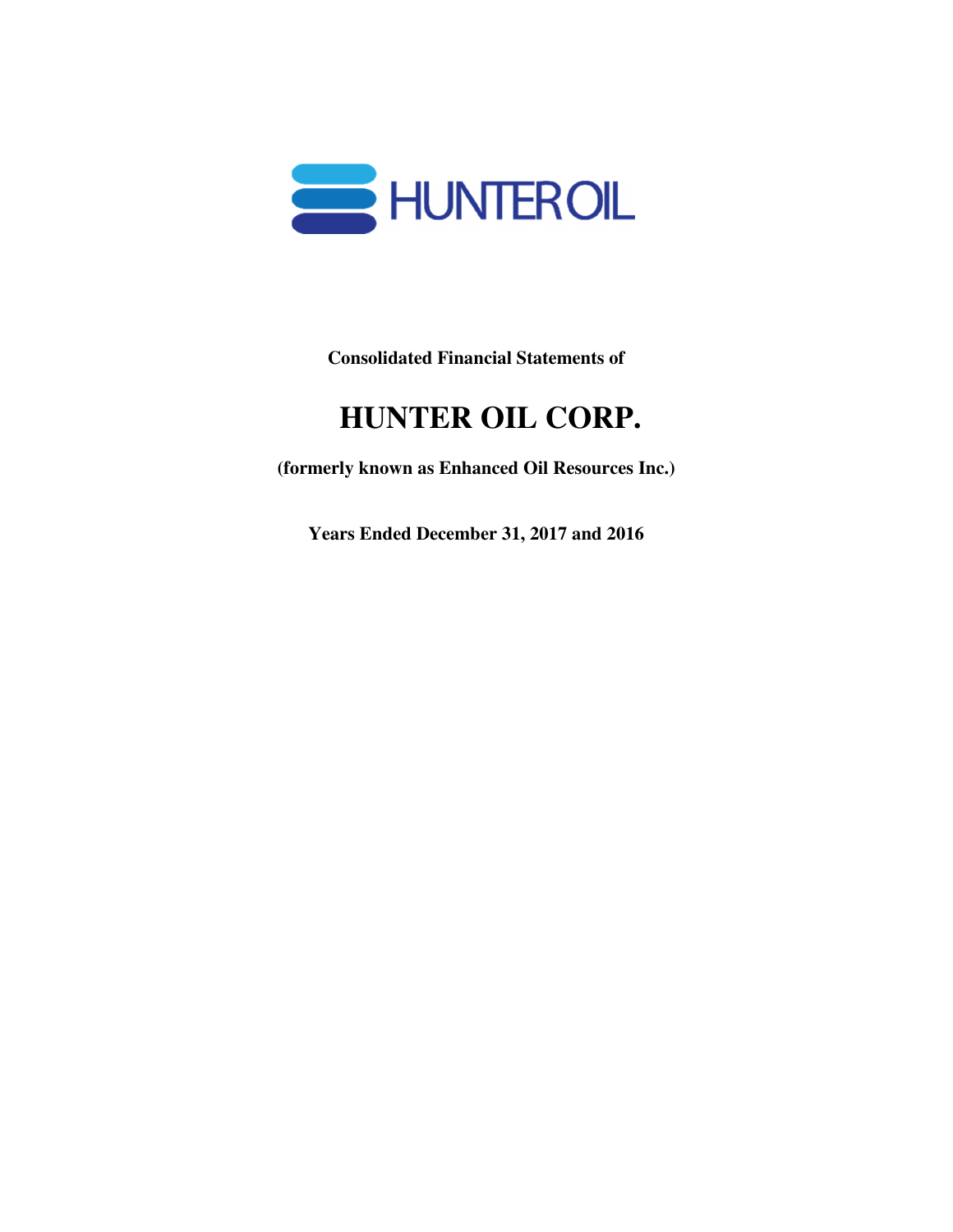

DALE MATHESON CARR-HILTON LABONTE LLP CHARTERED PROFESSIONAL ACCOUNTANTS

#### **INDEPENDENT AUDITOR'S REPORT**

#### To the Shareholders of Hunter Oil Corp.

We have audited the accompanying consolidated financial statements of Hunter Oil Corp., which comprise the consolidated statements of financial position as at December 31, 2017 and 2016, and the consolidated statements of operations and comprehensive loss, shareholders' equity and cash flows for the years then ended, and a summary of significant accounting policies and other explanatory information.

#### **Management's Responsibility for the Consolidated Financial Statements**

Management is responsible for the preparation and fair presentation of these consolidated financial statements in accordance with International Financial Reporting Standards and for such internal control as management determines is necessary to enable the preparation of consolidated financial statements that are free from material misstatement, whether due to fraud or error.

#### **Auditor's Responsibility**

Our responsibility is to express an opinion on these consolidated financial statements based on our audits. We conducted our audits in accordance with Canadian generally accepted auditing standards. Those standards require that we comply with ethical requirements and plan and perform the audit to obtain reasonable assurance about whether the consolidated financial statements are free from material misstatement.

An audit involves performing procedures to obtain audit evidence about the amounts and disclosures in the consolidated financial statements. The procedures selected depend on the auditor's judgment, including the assessment of the risks of material misstatement of the consolidated financial statements, whether due to fraud or error. In making those risk assessments, the auditor considers internal control relevant to the entity's preparation and fair presentation of the consolidated financial statements in order to design audit procedures that are appropriate in the circumstances, but not for the purpose of expressing an opinion on the effectiveness of the entity's internal control. An audit also includes evaluating the appropriateness of accounting policies used and the reasonableness of accounting estimates made by management, as well as evaluating the overall presentation of the consolidated financial statements.

We believe that the audit evidence we have obtained in our audits is sufficient and appropriate to provide a basis for our audit opinion.

#### **Opinion**

In our opinion, the consolidated financial statements present fairly, in all material respects, the financial position of Hunter Oil Corp. as at December 31, 2017 and 2016, and its financial performance and its cash flows for the years then ended in accordance with International Financial Reporting Standards.

#### **Emphasis of Matter**

Without qualifying our opinion, we draw attention to Note 2 in the consolidated financial statements which describes certain conditions that indicate the existence of a material uncertainty that may cast significant doubt about Hunter Oil Corp.'s ability to continue as a going concern.

DMCL,

DALE MATHESON CARR-HILTON LABONTE LLP CHARTERED PROFESSIONAL ACCOUNTANTS

Vancouver, Canada April 20, 2018

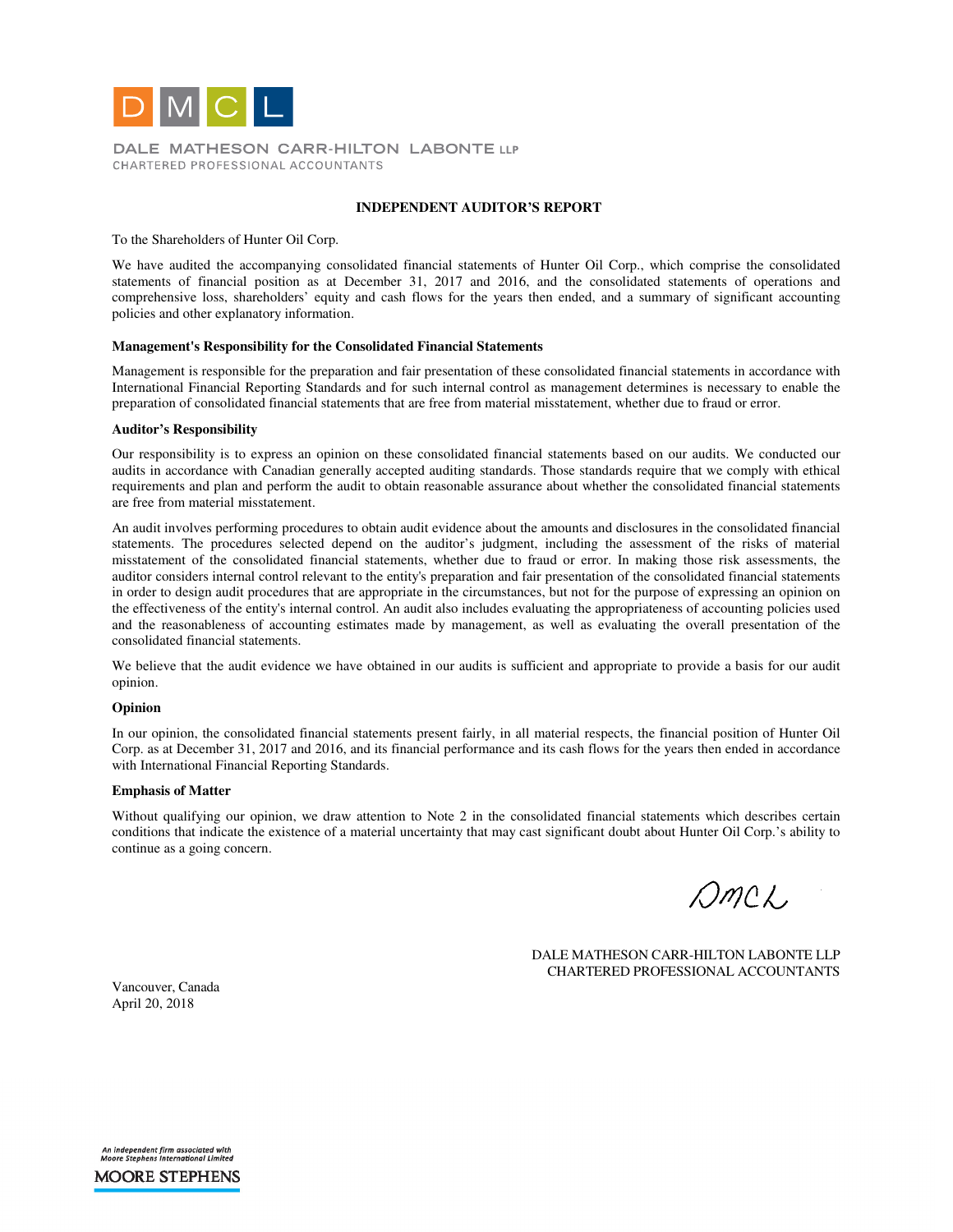Consolidated Balance Sheets (all amounts expressed in thousands of US dollars)

|                                                              | As of December 31, |    | As of December 31, |    |            |
|--------------------------------------------------------------|--------------------|----|--------------------|----|------------|
|                                                              | Notes              |    | 2017               |    | 2016       |
| Assets                                                       |                    |    |                    |    |            |
| Current assets                                               |                    |    |                    |    |            |
| Cash and cash equivalents                                    |                    | \$ | 75                 | \$ | 1,050      |
| Receivables                                                  | 7                  |    | 110                |    | 166        |
| Subscriptions receivable                                     | 7                  |    |                    |    | 453        |
| Prepaid expenses and other deposits                          | 8                  |    | 138                |    | 522        |
| Total current assets                                         |                    |    | 323                |    | 2,191      |
| Non-current assets                                           |                    |    |                    |    |            |
| Exploration and evaluation assets                            | 9                  |    | 180                |    | 64         |
| Property and equipment, net                                  | 10                 |    | 33,493             |    | 38,947     |
| Restricted cash                                              | 6                  |    | 2,342              |    | 2,340      |
| <b>Total Assets</b>                                          |                    | \$ | 36,338             | \$ | 43,542     |
| Liabilities And Shareholders' Equity                         |                    |    |                    |    |            |
| <b>Current</b> liabilities                                   |                    |    |                    |    |            |
| Accounts payable and accrued liabilities                     | 12                 | \$ | 1,125              | \$ | 474        |
| Asset retirement obligations                                 | 11                 |    | 349                |    | 527        |
| Total current liabilities                                    |                    |    | 1,474              |    | 1,001      |
| Asset retirement obligations                                 | 11                 |    | 12,751             |    | 17,240     |
| <b>Total</b> liabilities                                     |                    |    | 14,225             |    | 18,241     |
| Shareholders' equity                                         |                    |    |                    |    |            |
| Equity instruments                                           | 14                 |    | 126,626            |    | 126,628    |
| Contributed surplus                                          |                    |    | 9,256              |    | 9,256      |
| Accumulated deficit                                          |                    |    | (113,769)          |    | (110, 583) |
| Total shareholders' equity                                   |                    |    | 22,113             |    | 25,301     |
| Total Liabilities and Shareholders' Equity                   |                    |    | 36,338             | \$ | 43,542     |
| Commitments                                                  | 17                 |    |                    |    |            |
| Subsequent events                                            | 23                 |    |                    |    |            |
| See accompanying notes to consolidated financial statements. |                    |    |                    |    |            |
| Approved by the Board of Directors:                          |                    |    |                    |    |            |
| /s/ Al H. Denson                                             |                    |    | /s/ Andrew Hromyk  |    |            |
| Al H. Denson                                                 |                    |    | Andrew Hromyk      |    |            |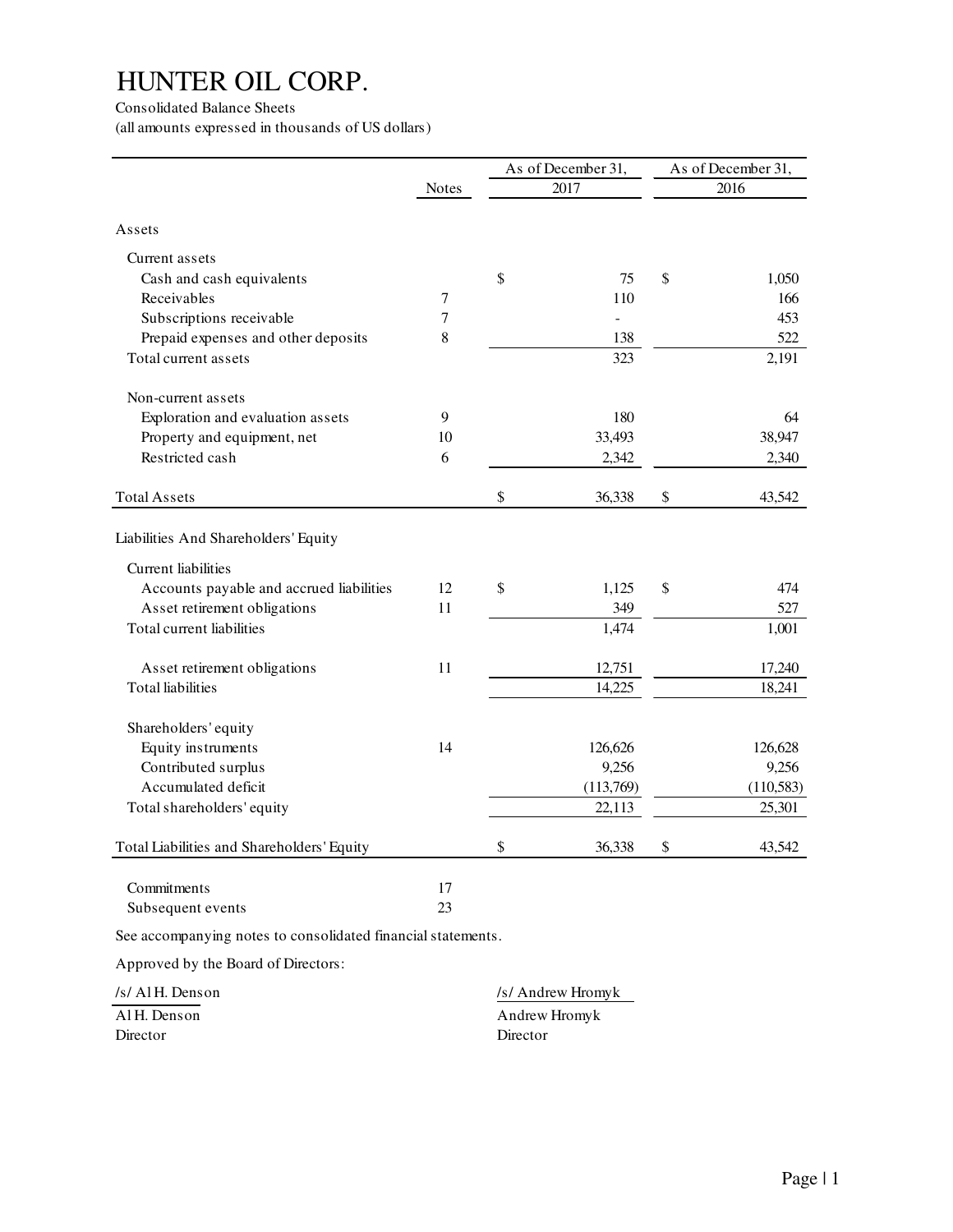Consolidated Statements of Operations and Comprehensive Loss (all amounts expressed in thousands of US dollars)

|                                     |              | Years Ended   |    |         |  |  |  |  |
|-------------------------------------|--------------|---------------|----|---------|--|--|--|--|
|                                     |              | December 31,  |    |         |  |  |  |  |
|                                     | <b>Notes</b> | 2017          |    | 2016    |  |  |  |  |
|                                     |              |               |    |         |  |  |  |  |
| Revenues                            |              |               |    |         |  |  |  |  |
| Oil and gas sales                   |              | \$<br>1,538   | \$ | 1,415   |  |  |  |  |
| Less: Royalties                     |              | (321)         |    | (310)   |  |  |  |  |
| Revenues, net of royalties          |              | 1,217         |    | 1,105   |  |  |  |  |
| Expenses                            |              |               |    |         |  |  |  |  |
| Operating and production costs      |              | 1,027         |    | 942     |  |  |  |  |
| Workover expenses                   |              | 49            |    | 353     |  |  |  |  |
| General and administrative          |              | 2,294         |    | 2,648   |  |  |  |  |
| Loss on disposition of assets       |              | 35            |    | 31      |  |  |  |  |
| Depreciation and depletion          | 10           | 558           |    | 758     |  |  |  |  |
| Accretion                           | 11           | 441           |    | 372     |  |  |  |  |
| Other, net                          |              | (7)           |    | (36)    |  |  |  |  |
| Foreign currency translation loss   |              | 6             |    | 8       |  |  |  |  |
|                                     |              | 4,403         |    | 5,076   |  |  |  |  |
| Net comprehensive loss for the year |              | \$<br>(3,186) | \$ | (3,971) |  |  |  |  |
| Loss per share - basic and diluted  | 14           | \$<br>(0.39)  | \$ | (0.70)  |  |  |  |  |

See accompanying notes to consolidated financial statements.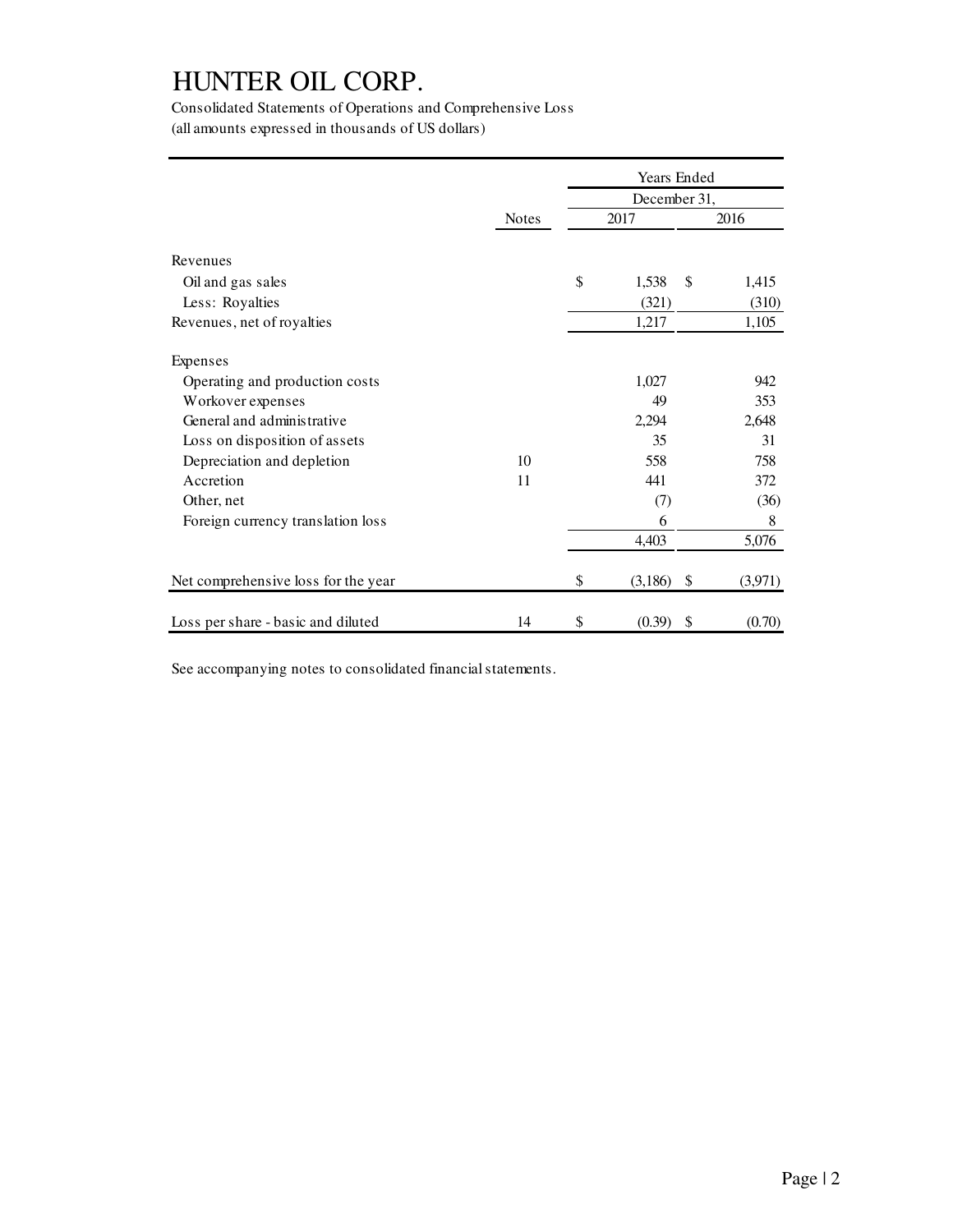Consolidated Statements of Shareholders' Equity

(all amounts, except common shares, expressed in thousands of US dollars)

|                                                       |              | Number of Common Shares |           |     |              |              |
|-------------------------------------------------------|--------------|-------------------------|-----------|-----|--------------|--------------|
|                                                       |              | December 31,            |           |     | December 31, |              |
|                                                       | <b>Notes</b> | 2017                    | 2016      |     | 2017         | 2016         |
| <b>Total Shareholders' Equity, beginning balances</b> |              |                         |           | \$. | 25,301       | \$<br>26,810 |
| <b>Equity Instruments (Common Shares)</b>             |              |                         |           |     |              |              |
| Balance, January 1                                    |              | 8,070,871               | 1,600,871 |     | 126,628      | 124,166      |
| Issued stock, no par value                            | 14, 20       |                         | 6,470,000 |     |              | 2,500        |
| Offering costs                                        | 20           |                         |           |     | (2)          | (38)         |
| Balance, December 31                                  |              | 8,070,871               | 8,070,871 |     | 126,626      | 126,628      |
| <b>Contributed Surplus</b>                            |              |                         |           |     |              |              |
| Balance, January 1                                    |              |                         |           |     | 9,256        | 9,256        |
| Balance, December 31                                  |              |                         |           |     | 9,256        | 9,256        |
| <b>Accumulated Deficit</b>                            |              |                         |           |     |              |              |
| Balance, January 1                                    |              |                         |           |     | (110, 583)   | (106, 612)   |
| Net loss                                              |              |                         |           |     | (3,186)      | (3,971)      |
| Balance, December 31                                  |              |                         |           |     | (113,769)    | (110,583)    |
|                                                       |              |                         |           |     |              |              |
|                                                       |              |                         |           |     |              |              |
| <b>Total Shareholders' Equity, ending balances</b>    |              |                         |           | \$  | 22,113       | \$<br>25,301 |

See accompanying notes to consolidated financial statements.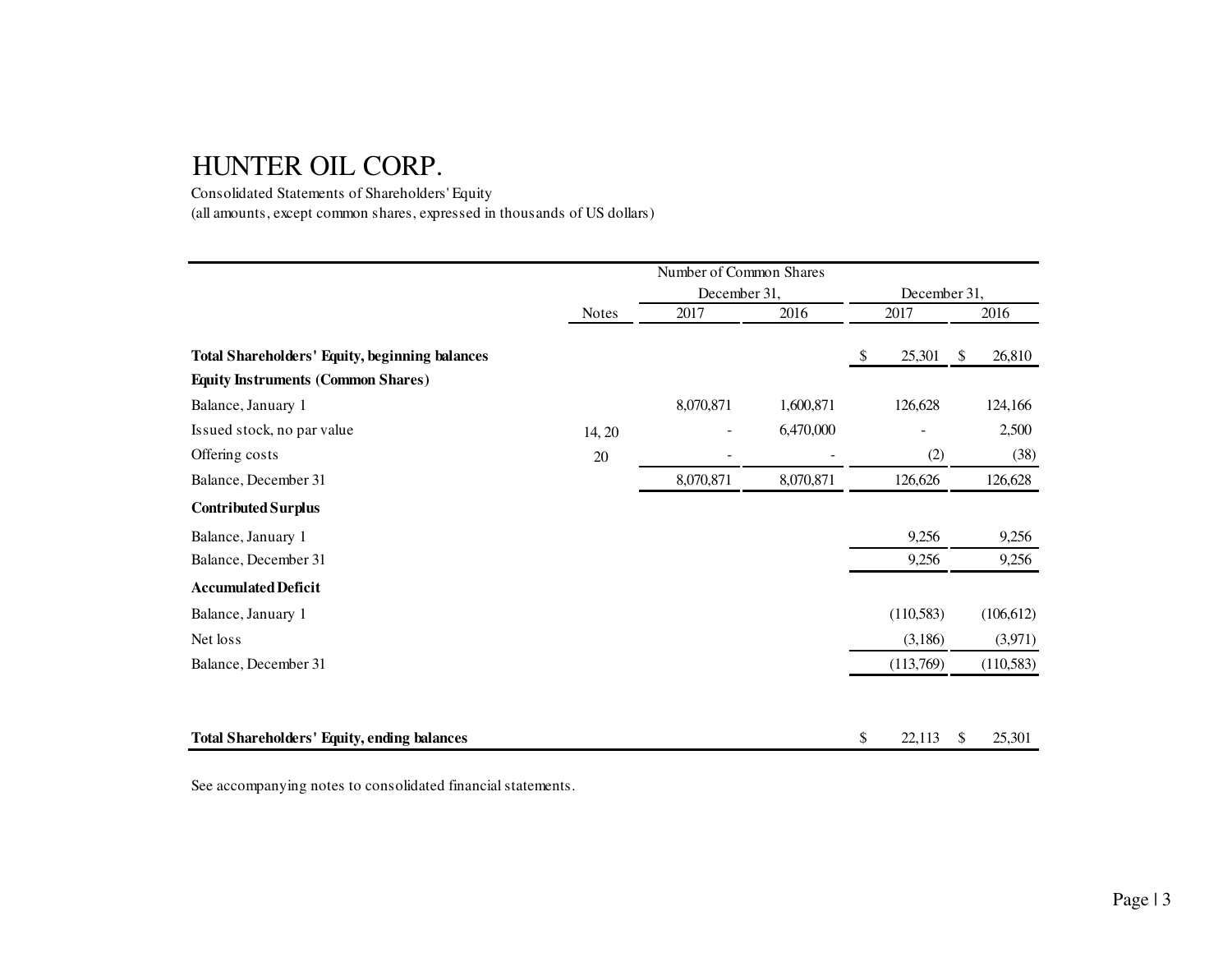Consolidated Statements of Cash Flows (all amounts expressed in thousands of US dollars)

|                                                  |              | Years Ended<br>December 31, |    |                |  |
|--------------------------------------------------|--------------|-----------------------------|----|----------------|--|
|                                                  | <b>Notes</b> | 2017                        |    | 2016           |  |
| Cash provided by (used in):                      |              |                             |    |                |  |
| Operating activities                             |              |                             |    |                |  |
| Net loss for the year                            |              | \$<br>(3,186)               | \$ | (3,971)        |  |
| Add (deduct) non-cash and other items:           |              |                             |    |                |  |
| Depreciation and depletion                       | 10           | 558                         |    | 758            |  |
| Accretion of asset retirement costs              | 11           | 441                         |    | 372            |  |
| Loss on disposition of assets                    | 10           | 35                          |    | 31             |  |
| Foreign currency translation loss                |              | 6                           |    | $8\,$          |  |
| Non-cash other expense                           |              | (6)                         |    | (89)           |  |
|                                                  |              | (2,152)                     |    | (2,891)        |  |
| Asset retirement expenditures                    | 11           | (213)                       |    | (335)          |  |
| Changes in non-cash working capital              | 21           | 1,087                       |    | $\mathfrak{Z}$ |  |
| Cash used in operations                          |              | (1,278)                     |    | (3,223)        |  |
| Investing activities                             |              |                             |    |                |  |
| Exploration and evaluation expenditures          | 9            | (116)                       |    | (64)           |  |
| Property and equipment expenditures              | 10           | (30)                        |    | (562)          |  |
| (Increase) decrease in restricted cash           | 6            | (2)                         |    | 1,933          |  |
| Cash provided by investing activities            |              | (148)                       |    | 1,307          |  |
| Financing activities                             |              |                             |    |                |  |
| Proceeds from private placement funding          | 20           | 453                         |    | 1,747          |  |
| Offering costs on private placement funding      | 20           | (2)                         |    | (38)           |  |
| Cash provided by financing activities            |              | 451                         |    | 1,709          |  |
| Change in cash and cash equivalents              |              | (975)                       |    | (207)          |  |
| Cash and cash equivalents, beginning of the year |              | 1,050                       |    | 1,257          |  |
| Cash and cash equivalents, end of year           |              | \$<br>75                    | \$ | 1,050          |  |

See accompanying notes to consolidated financial statements.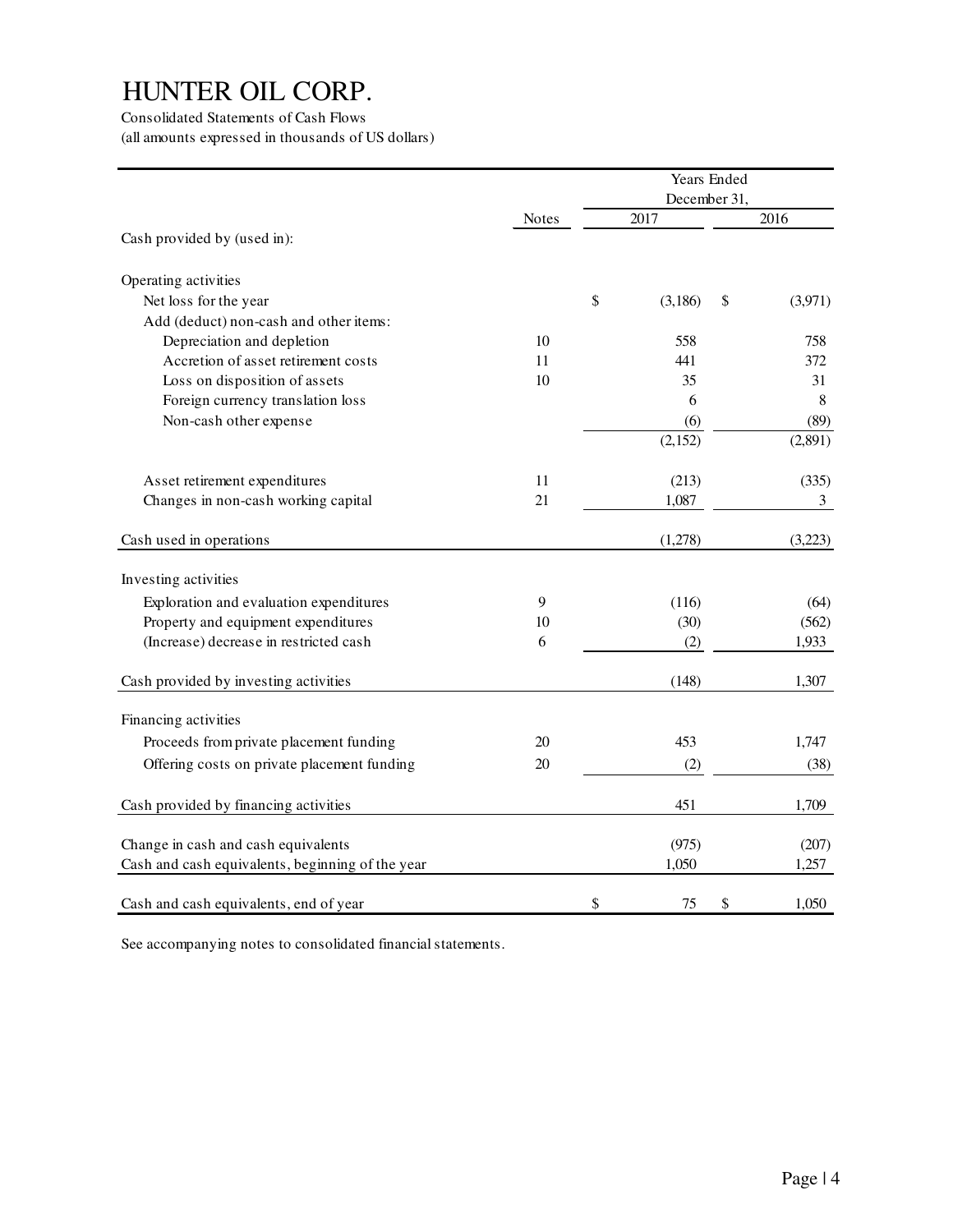Notes to Consolidated Financial Statements (All amounts in thousands of US dollars unless otherwise indicated)

Years ended December 31, 2017 and 2016

#### **1. Reporting Entity and Description of Business**

Hunter Oil Corp., formerly known as Enhanced Oil Resources Inc., was incorporated in British Columbia, Canada, and is engaged, through its wholly-owned U.S. subsidiaries (collectively referred to as the "Company") in the acquisition, development, operation and exploitation of crude oil and natural gas properties in the Permian Basin in eastern New Mexico, United States.

Common shares of the Company are listed on the TSX Venture Exchange ("TSX-V") under the symbol "HOC" and quoted on the OTCQX ("Over the Counter" marketplace) under the symbol "HOILF." The address of the registered office of the Company is Suite 940, 1040 West Georgia Street, Vancouver, British Columbia, V6E 4H1, Canada.

#### **2. Liquidity and Going Concern**

While these consolidated financial statements are prepared on the basis that the Company will continue to operate as a going concern, which assumes that the Company will be able to realize its assets and discharge its liabilities in the normal course of business for the twelve-month period following the date of these consolidated financial statements, certain conditions and events indicate the existence of a material uncertainty that may cast significant doubt on the validity of this assumption. The Company expects to incur further losses during the future development of its business. The Company's ability to continue as a going concern is dependent upon its ability to generate profitable production and to obtain additional funding from loans or equity financings or through other arrangements. Although the Company has been successful in obtaining financing, there is no assurance that it will be able to obtain adequate financing in the future or that such financing will be on terms acceptable to the Company.

These annual consolidated financial statements do not reflect the adjustments to the carrying values of assets and liabilities and the reported expenses and balance sheet classifications that would be necessary were the going concern assumption deemed to be inappropriate. These adjustments could be material.

#### **3. Basis of Presentation and Significant Accounting Policies**

#### **Statement of Compliance**

These consolidated financial statements represent the consolidated financial statements of the Company prepared in accordance with International Financial Reporting Standards ("IFRS") as issued by the International Accounting Standards Board ("IASB"). The consolidated financial statements have been prepared under the historical cost convention, as modified by the revaluation of financial assets and liabilities at fair value through profit or loss. The accounting policies set out in this note have been applied in preparing the consolidated financial statements for the years ended December 31, 2017 and 2016. These financial statements were approved and authorized for issuance by the Board of Directors on April 20, 2018.

#### **Basis of Presentation**

**Functional Currency** – These consolidated financial statements are presented in United States dollars, unless otherwise indicated. All references to \$ are to United States dollars and references to C\$ are to Canadian dollars.

**Reclassifications –** Certain reclassifications have been made to the December 31, 2016, consolidated financial statements to conform to the current year presentation. These reclassifications had no effect on previously reported results of operations or accumulated deficit.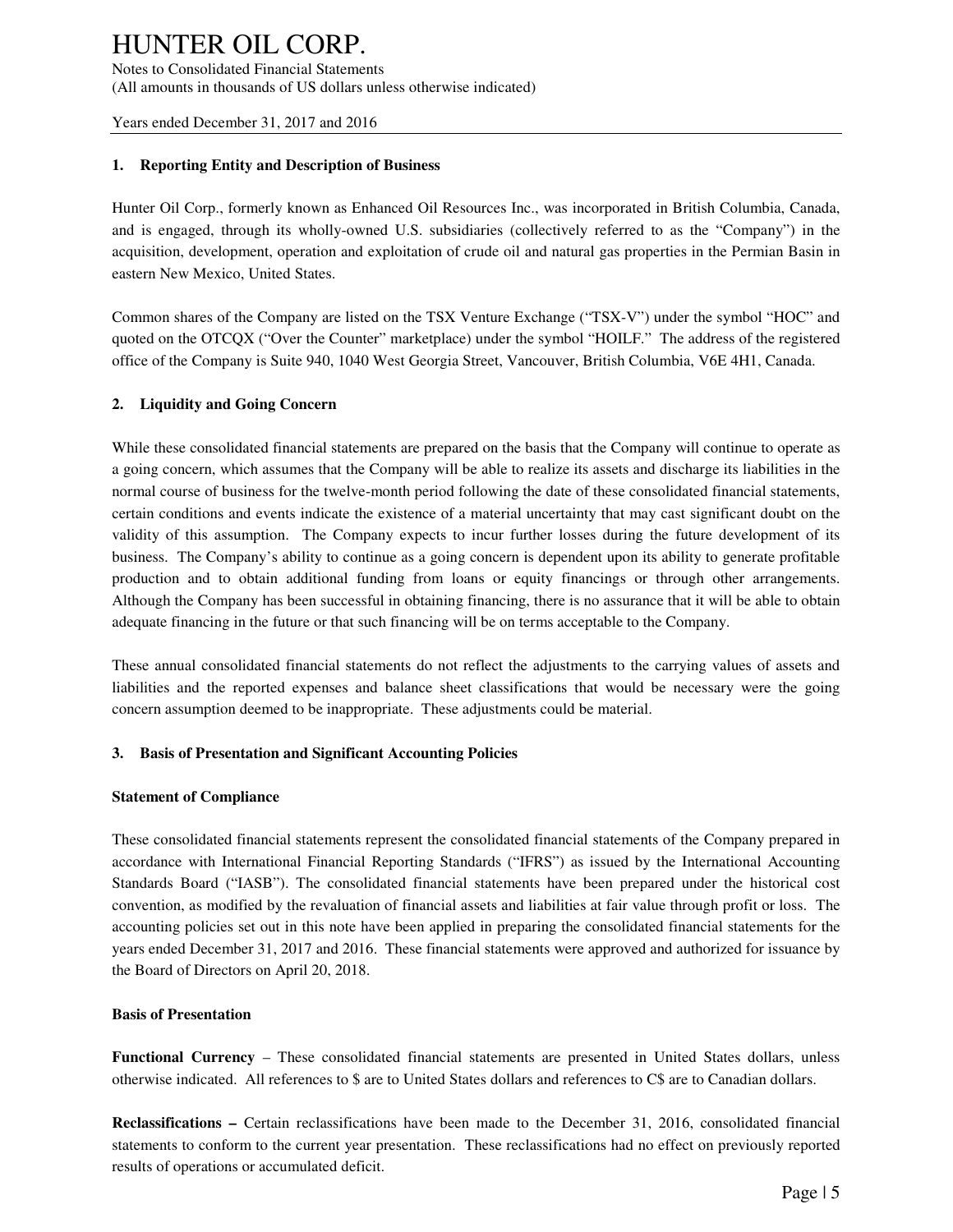Notes to Consolidated Financial Statements (All amounts in thousands of US dollars unless otherwise indicated)

Years ended December 31, 2017 and 2016

**Basis of Measurement and Estimation Uncertainty** – The consolidated financial statements are prepared on a historical cost basis except as detailed in the Company's accounting policies disclosed in this note. The timely preparation of the consolidated financial statements requires management to make estimates and assumptions that affect the application of accounting policies and the reported amounts of assets and liabilities and the disclosure of contingencies at the date of the consolidated financial statements, and the amount of revenues and expenses. Accordingly, actual results may differ from these estimates.

**Principles of Consolidation and Presentation** – The consolidated financial statements of the Company include the financial information of Hunter Oil Corp. (the "Parent Company") and its wholly-owned subsidiaries. The following table lists the Company's principal operating subsidiaries, their jurisdiction of incorporation and its percentage ownership of their voting securities as of the date of this report:

| <b>Subsidiary Name</b>       | <b>Jurisdiction</b> | <b>Company Ownership</b> |
|------------------------------|---------------------|--------------------------|
| Hunter Oil Management Corp.  | Florida, USA        | 100%                     |
| Hunter Ventures Corp.        | Deleware, USA       | $100\%$                  |
| Hunter Oil Resources Corp.   | Deleware, USA       | $100\%$                  |
| Hunter Oil Production Corp.  | Florida, USA        | $100\%$                  |
| Ridgeway Arizona Oil Corp.   | Arizona, USA        | $100\%$                  |
| <b>EOR Operating Company</b> | Texas, USA          | $100\%$                  |
| Milnes and Minerals Inc.     | Deleware, USA       | $100\%$                  |
| Chaveroo Minerals Inc.       | Deleware, USA       | $100\%$                  |
| Hunter Ranch Corp.           | Deleware, USA       | 100%                     |

**Foreign Currency Translation** – These consolidated financial statements are presented in United States dollars, unless otherwise indicated. Items included in the consolidated financial statements of each of the Company's entities are measured using the currency of the primary economic environment in which the entity operates (the "functional currency"). Foreign currency transactions are translated into the functional currency using the exchange rates that are prevailing at the dates of the transaction. Generally, foreign exchange gains and losses resulting from the settlement of foreign currency transactions and from the translation at year end exchange rates for monetary assets and liabilities denominated in currencies other than the entities functional currency are recognized in the statement of operations. Revenues and expenses are translated at average exchange rates prevailing during the period.

**Revenue Recognition** – Revenue is measured at the fair value of consideration received or receivable and represents the amounts receivable for commodities supplied when the amount of revenue can be reliably measured and when it is probable that future economic benefits will flow to the Company. This occurs at the time when control of the products is transferred to the purchaser who can then direct the use and obtain the benefits of the commodities.

**Restricted Cash** – Restricted cash is comprised of cash escrowed and certificates of deposit at banks which are pledged either to secure plugging and abandonment obligations for properties operated by the Company's subsidiaries or to secure a well site reclamation project in Canada.

**Exploration and Evaluation Assets** – Pre-license expenditures are expensed in the period in which they are incurred. The costs for oil and gas properties acquisitions, leases to explore, exploratory well expenditures, asset retirement obligations (estimated), delay rentals, lease bonus payments, and evaluating the commercial potential of underlying resources are all initially capitalized as exploration and evaluation assets. In addition, the costs to maintain and evaluate major development costs are capitalized as exploration and evaluation assets.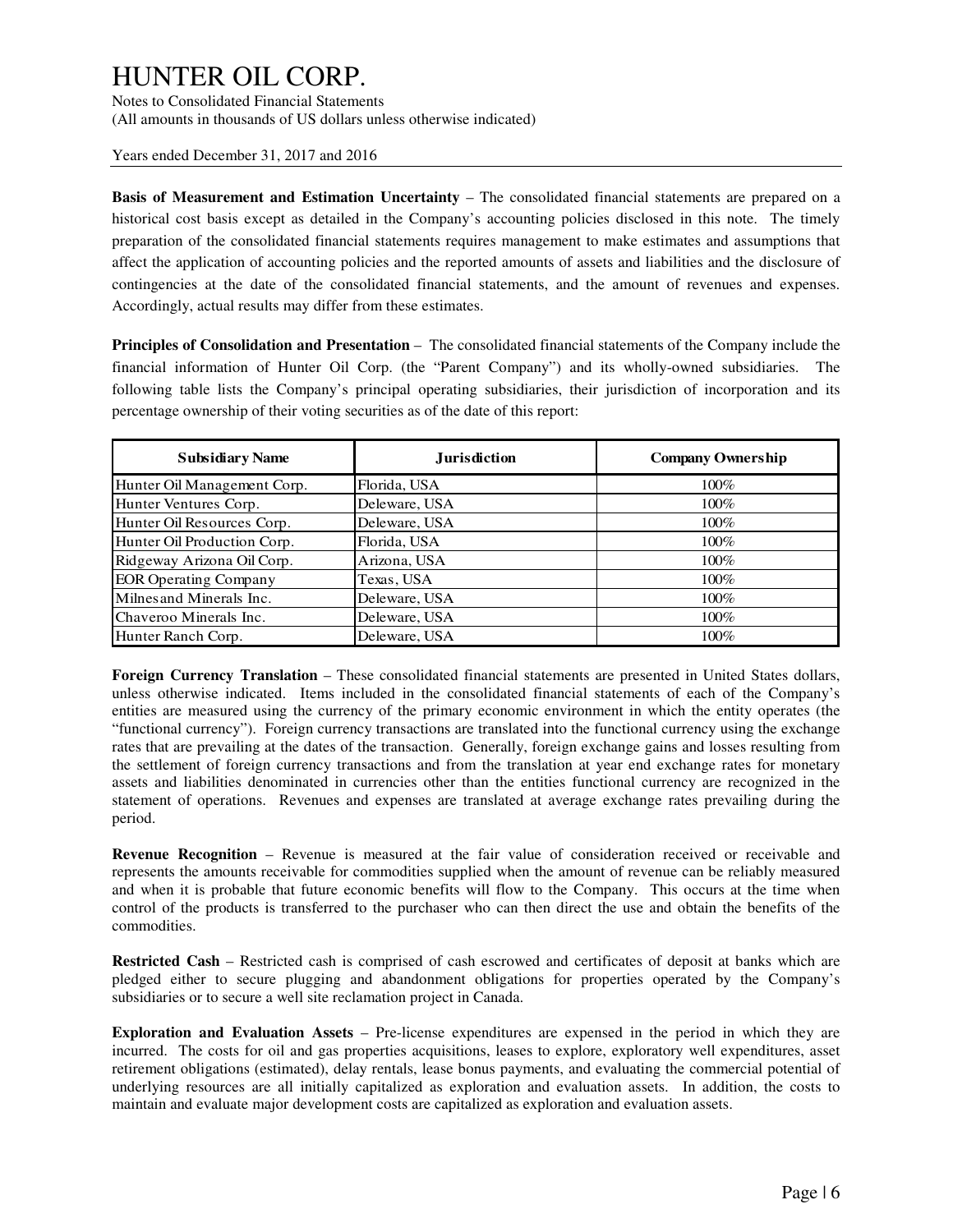Notes to Consolidated Financial Statements (All amounts in thousands of US dollars unless otherwise indicated)

Years ended December 31, 2017 and 2016

Exploration and evaluation assets are subject to technical, commercial and management review to confirm the continued intent to develop and extract the underlying resources. If an area or exploration well is not considered commercially viable, the related capitalized costs are charged to profit or loss. When management determines with reasonable certainty that an exploration and evaluation asset is technically feasible and commercially viable as evidenced by the existence of proved or probable reserves, and the appropriate internal and external approvals have been met, the asset is transferred to property and equipment.

Once commercial reserves are found, exploration and evaluation assets are tested for impairment and transferred to development oil and gas assets within property and equipment. No depletion is charged during the exploration and evaluation phase, with the exception of assets that are held by production.

**Property and Equipment** – Property and equipment includes costs directly attributable to oil and natural gas development and production and office furniture and equipment. Property and equipment is recorded at cost less accumulated depletion, depreciation, and impairment losses net of recoveries.

The costs to acquire developed or producing oil and gas properties and to develop oil and gas properties, including land acquisitions, the acquisition of producing petroleum and natural gas assets, drilling of productive and nonproductive wells, the completion of geological and geophysical surveys, costs to construct and install dedicated infrastructure such as wellhead and production equipment, water handling facilities and equipment, and supporting assets, are capitalized as oil and gas properties within property and equipment.

The costs to construct, install and commission, or acquire, oil and gas production equipment, pipeline and transport facilities, and costs related to asset retirement obligations, are capitalized as property and equipment. Where an asset or part of an asset that was separately depreciated is replaced and it is probable that future economic benefits associated with the item will flow to the Company, the expenditure is capitalized and the carrying amount of the replaced asset is derecognized.

**Depreciation and Depletion** – Exploration and evaluation assets are not subject to depreciation and depletion. Once transferred to property and equipment, these costs along with estimated future capital expenditures to be incurred in order to develop proved reserves are depleted on a unit-of-production basis on the cash generating unit (CGU or Component) level using estimated proved oil and natural gas reserves as evaluated by independent engineers.

Depreciation of office equipment and vehicles are depreciated using the straight-line method over five years, office furniture and leasehold improvements are depreciated using the straight-line method over the shorter of the lease term or seven years, and computer software is depreciated using the straight-line method over three years.

#### **Impairment of Non-Financial Assets**

#### *Exploration and Evaluation Assets*

Exploration and evaluation assets are tested for impairment when reclassified to development oil and gas assets as part of property and equipment or whenever the facts and circumstances indicate impairment. An impairment loss is recognized for the amount by which the exploration and evaluation asset's carrying amount exceeds its recoverable amount. The recoverable amount is the higher of the asset's fair value less costs of disposal and value-in-use. For the purpose of assessing impairment, the exploration and evaluation assets subject to testing are grouped within existing CGUs of producing fields that are located in the same geographical region.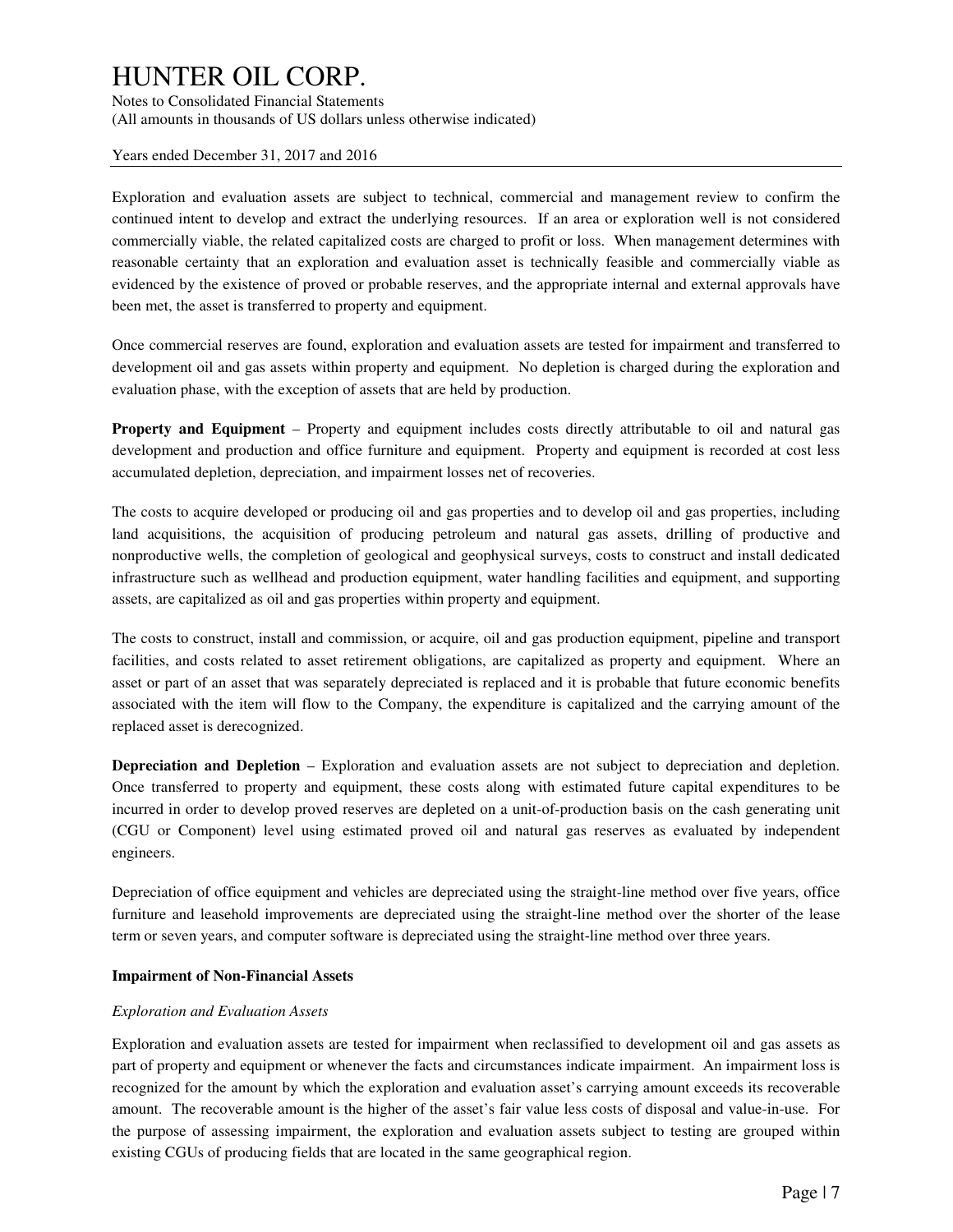Notes to Consolidated Financial Statements (All amounts in thousands of US dollars unless otherwise indicated)

#### Years ended December 31, 2017 and 2016

### *Oil and Gas Properties*

Oil and gas properties are reviewed for impairment whenever events or changes in circumstances indicate the carrying amount may not be recoverable. In evaluating for possible impairment, assets are grouped at the lowest levels for which there are separately identifiable cash inflows (CGU level) that are largely independent of the cash inflows of other assets or CGUs. An impairment loss is recognized for the amount by which the carrying amount of the individual asset or CGU exceeds its recoverable amount. The recoverable amount is the higher of the fair value less costs of disposal or the value-in-use. In determining the fair value less costs of disposal, recent market transactions are taken into account, if available. In the absence of such transactions, an appropriate valuation model is used. Value-in-use is determined by estimating the present value of the future net cash flows to be derived from the continued use of the CGU in its present form. These cash flows are discounted at a rate based on the time value of money and risks specific to the CGU.

Impairments can be reversed for all CGUs and individual assets, other than goodwill, to the extent that events or circumstances give rise to changes in the estimate of the recoverable amount since the period the impairment was recorded. The Company recognized no impairments during each of the years ended December 31, 2017 and 2016.

**Asset Retirement Obligations** – Provisions are recognized for asset retirement obligations associated with tangible long-lived assets, such as well sites and facilities. Provisions for asset retirement obligations are recognized when the Company has a present legal or constructive obligation as a result of past events; it is probable that an outflow of resources will be required to settle the obligations; and the amount can be reliably estimated. Provisions are measured at the present value of the expenditures expected to be required to settle the obligation using a risk-free rate. The increase in the provision due to the passage of time is recognized as accretion and included in the statement of operations.

Costs associated with the provision for asset retirement obligations are recognized as part of the cost of the related asset. Changes in the measurement of existing retirement obligations are added to or deducted from the cost of the related asset.

**Provisions and Contingencies** – Provisions are recognized when the Company has a present legal or constructive obligation as a result of a past event, it is more likely than not that an outflow of resources will be required to settle the obligation and the amount can be reliably estimated. Provisions are measured at management's best estimate of the expenditure required to settle the obligation at the end of the reporting period and are discounted to present value when the effect is material.

When a contingency, substantiated by confirming events, can be reliably measured and will likely result in an economic outflow, a liability is recognized in the consolidated financial statements as the best estimate required to settle the obligation. A contingent liability is disclosed where the existence of an obligation will only be confirmed by future events, or where the amount of a present obligation cannot be measured reliably or will likely not result in an economic outflow. Contingent assets are only disclosed when the inflow of economic benefits is probable. When the economic benefit becomes virtually certain, the asset is no longer contingent and is recognized in the consolidated financial statements.

**Current and Deferred Taxes** – The tax expense for the period comprises current and deferred tax. Tax expense is recognized in the statement of operations, except to the extent that it relates to items recognized in other comprehensive income or directly in equity.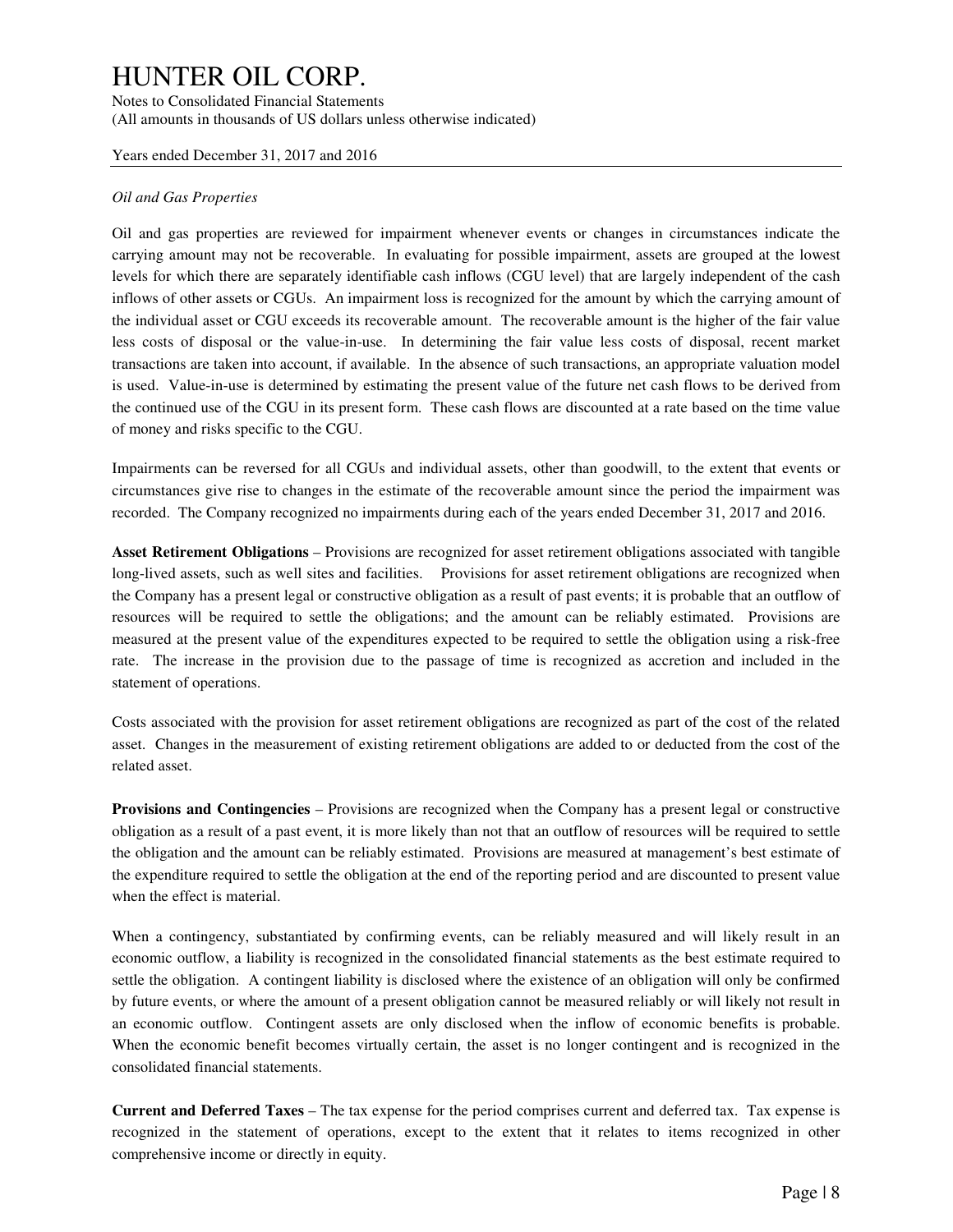Notes to Consolidated Financial Statements (All amounts in thousands of US dollars unless otherwise indicated)

Years ended December 31, 2017 and 2016

The current income tax charge is calculated on the basis of the tax laws enacted or substantively enacted at the consolidated balance sheet date in the countries where the Company operates and generates taxable income. Management periodically evaluates positions taken in tax returns with respect to situations in which applicable tax regulation is subject to interpretation. It establishes provisions where appropriate on the basis of amounts expected to be paid to the tax authorities.

Deferred income tax is recognized, using the liability method, on temporary differences arising between the tax bases of assets and liabilities and their carrying amounts in the consolidated financial statements. However, deferred tax liabilities are not recognized if they arise from the initial recognition of goodwill; deferred income tax is not accounted for if it arises from initial recognition of an asset or liability in a transaction other than a business combination that at the time of the transaction affects neither accounting nor taxable profit or loss.

Deferred income tax is determined using tax rates (and laws) that have been enacted or substantively enacted by the balance sheet date and are expected to apply when the related deferred income tax asset is realized or the deferred income tax liability is settled.

Deferred income tax assets are recognized only to the extent that it is probable that future taxable profit will be available against which the temporary differences can be utilized. Deferred income tax is provided on temporary differences arising on investments in subsidiaries and associates, except for deferred income tax liability where the timing of the reversal of the temporary difference will not reverse in the foreseeable future.

Deferred income tax assets and liabilities are offset when there is a legally enforceable right to offset current tax assets against current tax liabilities and when the deferred income tax assets and liabilities relate to income taxes levied by the same taxing authority on either the same taxable entity or different taxable entities where there is an intention to settle the balances on a net basis.

**Stock-Based Compensation** – The Company has a stock-based compensation plan, under which the Company receives services from directors, employees, and consultants as consideration for equity instruments (options) of the Company. The fair value of the employee services received in exchange for the grant of options is recognized as an expense. The fair value of stock option grants is determined using the Black-Scholes option pricing model.

The total expense is recognized over the vesting period of each separate tranche of options granted. At the end of each reporting period, the Company revises its estimates of the number of options that are expected to vest. It recognizes the impact of the revision to the original estimate, if any, in the statement of operations, with a corresponding adjustment to equity.

When options are exercised, the Company issues new common shares. The proceeds received, net of any directly attributable transaction costs, are credited to share capital. The Company did not grant any stock options and no options were exercised during the years ended December 31, 2017 and 2016.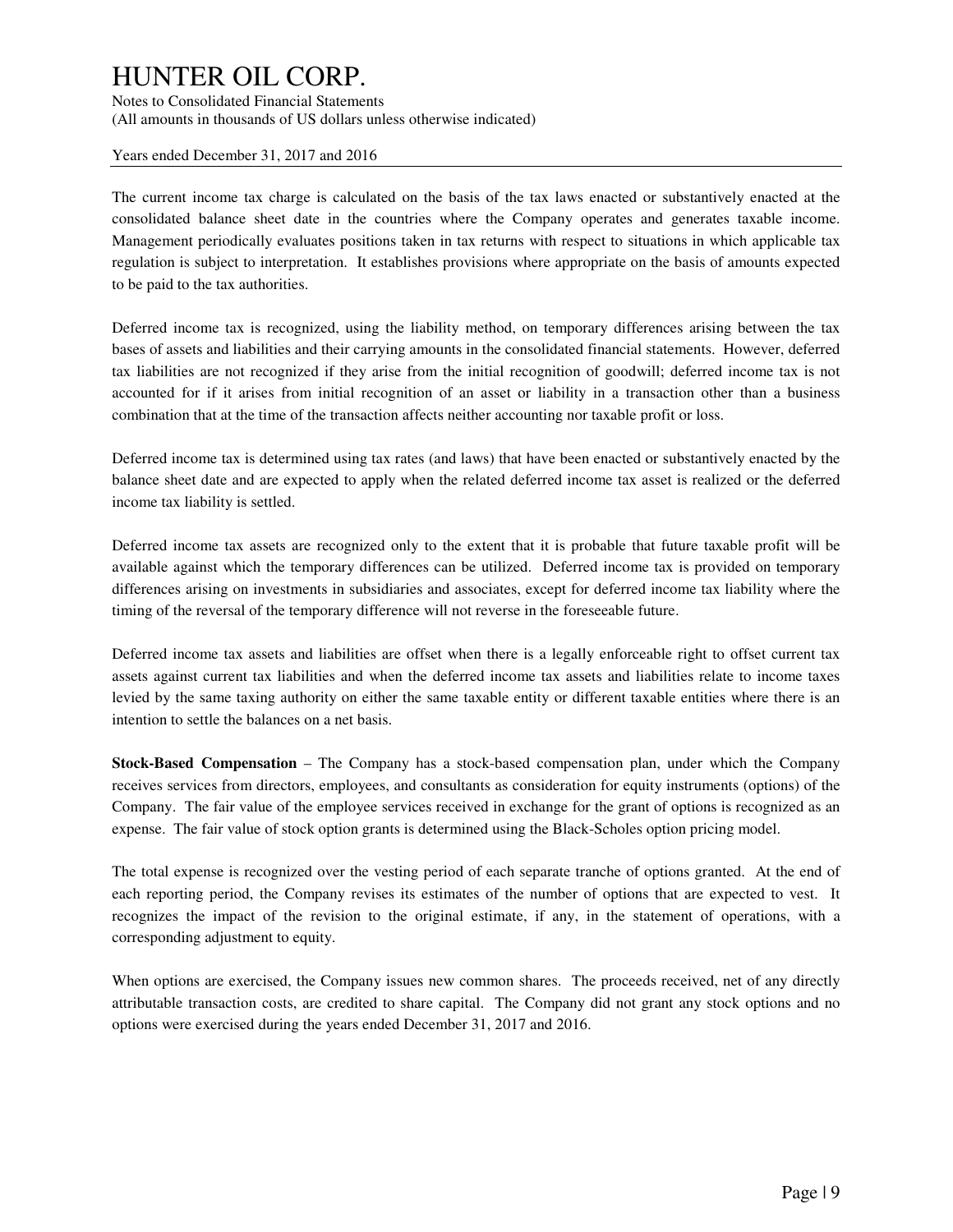Notes to Consolidated Financial Statements (All amounts in thousands of US dollars unless otherwise indicated)

Years ended December 31, 2017 and 2016

#### **Financial Instruments**

#### *Financial Assets – Non-Derivative*

The Company classifies its financial assets into the following categories: "fair value through profit or loss or "loans and receivables." Financial assets are recognized on the date that the Company commits to purchase or sell the asset. Financial assets are derecognized when the rights to receive cash flows from the instrument have expired or substantially all the risk and rewards of ownership have been transferred.

Financial assets classified at fair value through profit or loss are initially recognized at fair value and transaction costs are expensed in the consolidated statements of operations. They are subsequently carried at fair value. Gains and losses arising from changes in the fair value are presented in the consolidated statements of operations in the period in which they arise. Assets in this category are classified as current assets if expected to be settled within 12 months, otherwise they are classified as non-current. In addition, the Company's cash and cash equivalents and restricted cash are classified at fair value through profit or loss.

Loans and receivables are non-derivative financial assets with fixed or determinable payments that are not quoted in an active market. Loans and receivables are initially recognized at fair value and subsequently measured at amortized cost using the effective interest rate method. They are included in current assets, except for maturities greater than 12 months after the end of the reporting period. These are classified as non-current assets. The Company's loans and receivables comprise "receivables" in the consolidated balance sheet.

#### *Financial Liabilities – Non-Derivative*

The Company classifies its financial liabilities as "other financial liabilities." Other financial liabilities include accounts payable and accrued liabilities. Other financial liabilities are initially recognized at fair value and subsequently measured at amortized cost using the effective interest rate method.

**Share Capital** – Common shares are classified as equity. Incremental costs directly attributable to the issue of new common shares or options are shown in equity as a deduction, net of tax, from the proceeds.

**Earnings Per Share** *–* Earnings per share is calculated by dividing net income (loss) for the period attributable to equity owners of the Company by the weighted average number of common shares outstanding during the period. Diluted per share information is calculated using the treasury stock method. The treasury stock method assumes the notional exercise of all in-the-money stock options, warrants and agency options and that all notional proceeds to the Company are used to repurchase the Company's common shares at the average market price during the period. No adjustment to diluted earnings per share is made if the result of this calculation is anti-dilutive.

#### **4. Significant Judgments and Estimates**

Estimates and underlying assumptions are reviewed on an ongoing basis and involve significant estimation uncertainty which has significant risk of causing adjustments to the carrying amounts of assets and liabilities. Accounting estimates are tested and reviewed on an annual basis for relevance and reliability. Any revisions to the accounting estimates are recognized in the current year and in any future years affected. Significant judgments, estimates and assumptions made by management in these consolidated financial statements are outlined as follows: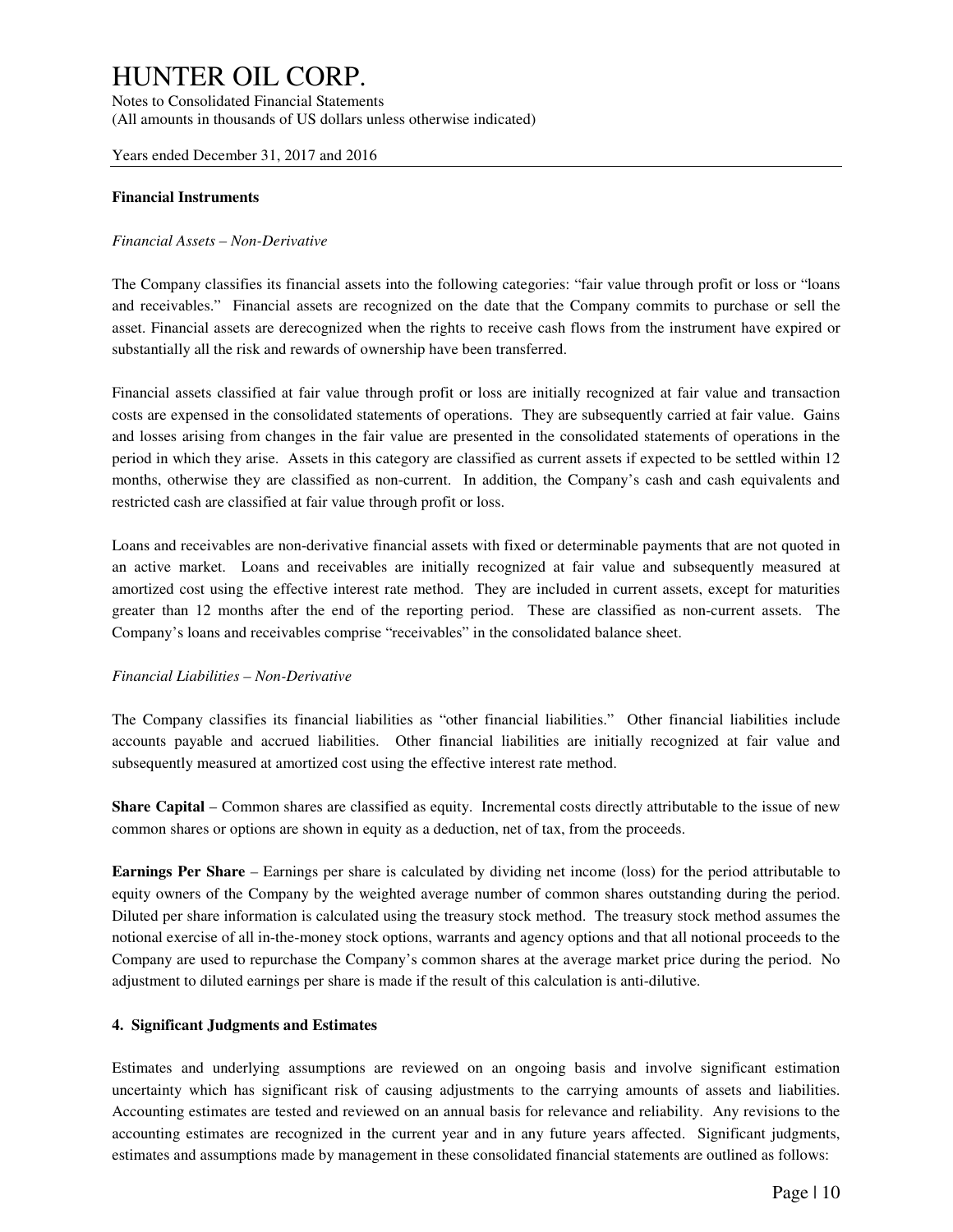Notes to Consolidated Financial Statements (All amounts in thousands of US dollars unless otherwise indicated)

Years ended December 31, 2017 and 2016

**Deferred Income Tax Assets** – Assessing the recoverability of deferred income tax assets requires significant estimates related to expectations of future taxable income based on forecasted cash flows from operations as well as interpretations and judgements on uncertain tax positions of applicable tax laws. Such judgements include determining the likelihood of tax positions being successfully challenged by tax authorities based on information from relevant tax interpretations and tax laws. To the extent such interpretations are challenged by the tax authorities or future cash flows and taxable income differ significantly from estimates, the ability to realize deferred tax assets recorded at the balance sheet date may be compromised. Refer to note 13 for further details.

**Financial Instruments** – The estimated fair values of financial assets and liabilities, by their very nature, are subject to measurement uncertainty due to their exposure to credit, liquidity and market risks. Furthermore, the Company may use derivative instruments to manage oil and gas commodity prices. The fair value of these derivatives is determined using valuation models which require assumptions concerning the amount and timing of future cash flows and discount rates. Management's assumptions rely on external observable market data, including quoted commodity prices and volatility. The resulting fair value estimates may not be indicative of the amounts realized or settled in current market transactions and, as such, are subject to measurement uncertainty.

**Oil and Natural Gas Reserves** – Certain depletion, depreciation, impairment, and asset retirement obligation charges are measured based on the Company's estimate of proved and probable oil and gas reserves and resources. The estimation of proved and probable reserves and resources is an inherently complex process and involves the exercise of professional judgement. Oil and natural gas reserves have been evaluated at December 31, 2017 and December 31, 2016 by independent petroleum engineers in accordance with National Instrument 51-101 *Standards of Disclosure for Oil and Gas Activities.*

Oil and natural gas reserve estimates are based on a range of geological, technical and economic factors, including projected future rates of production, estimated commodity prices, engineering data, and the timing and amount of future expenditures, all of which are subject to uncertainty. Assumptions reflect market and regulatory conditions existing at the reporting date, which could differ significantly from other points in time throughout the year, or future periods. Changes in market and regulatory conditions and assumptions can materially impact the estimation of net reserves and resources.

**Impairment of Assets** – The Company evaluates its assets for possible impairment at the CGU level. The determination of CGUs requires judgement in defining the smallest grouping of integrated assets that generate identifiable cash inflows that are largely independent of the cash inflows of other assets or groups of assets. The allocation of assets into CGUs has been determined based on similar geological structure, shared infrastructure, geographical proximity, commodity type, the existence of active markets, similar exposure to market risks, and the way in which management monitors the operations.

The recoverable amounts of CGUs and individual assets have been determined based on the higher of fair value less costs of disposal model and value in-use model. The key assumptions the Company uses in estimating future cash flows for recoverable amounts are: anticipated future commodity prices, expected production volumes, future operating and development costs, estimates of inflation on costs and expenditures, expected income taxes and discount rates. In addition, the Company considers the current environmental, social and governance issues affecting its property interests and operations, including the current legislative and regulatory activity affecting the permitting and approval of its projects and operations. Changes to these assumptions will affect the estimated recoverable amounts attributed to a CGU or individual assets and may then require a material adjustment to their related carrying value.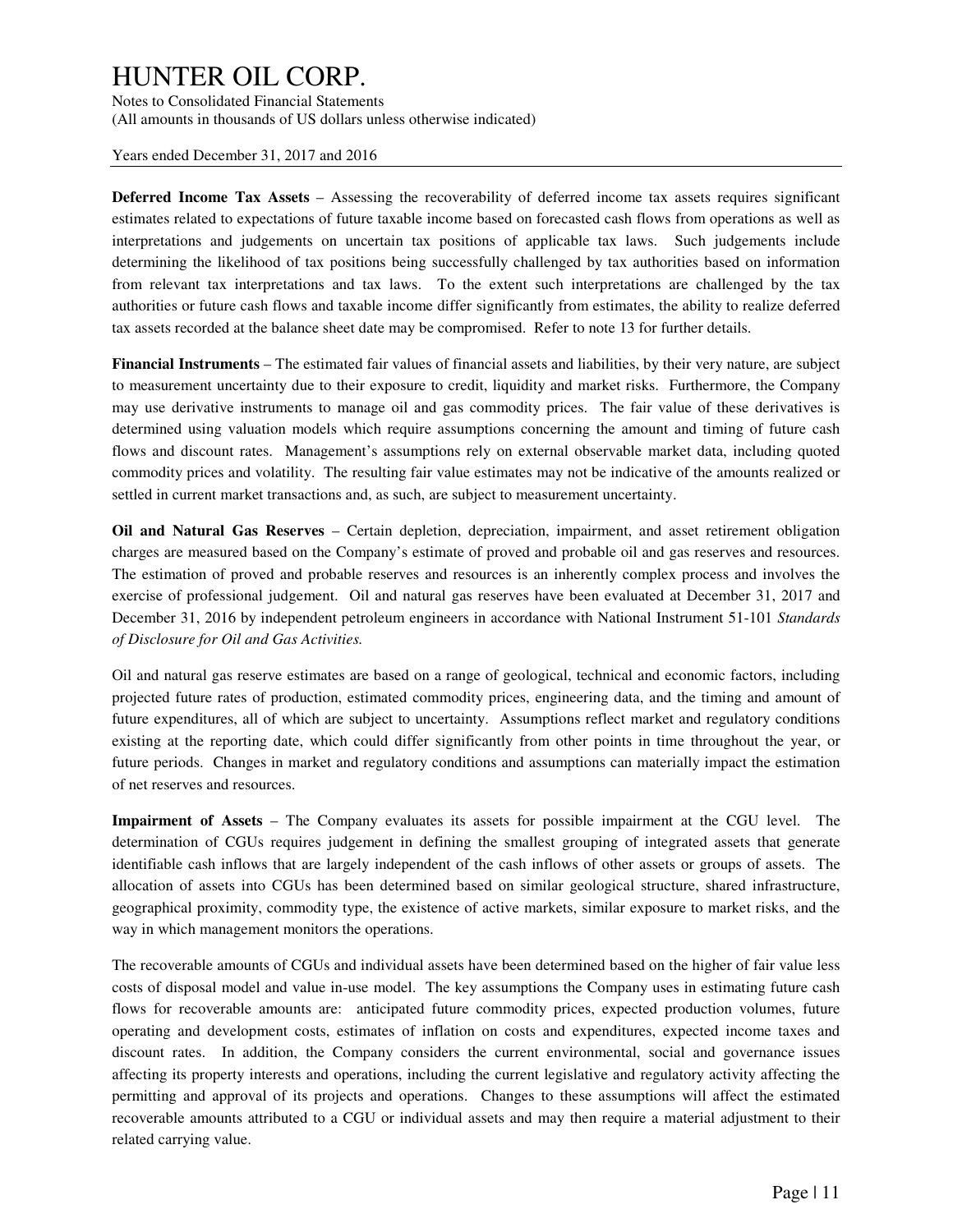Notes to Consolidated Financial Statements (All amounts in thousands of US dollars unless otherwise indicated)

Years ended December 31, 2017 and 2016

The decision to transfer exploration and evaluation assets to property and equipment is based on management's determination of a property's technical feasibility and commercial viability based on proved and probable reserves as well as related future cash flows.

Judgements are required to assess when impairment indicators exist and impairment testing is required. In determining the recoverable amount of assets, in the absence of quoted market prices, impairment tests are based on estimates of reserves, production rates, future oil and natural gas prices, future costs, discount rates, market value of land and other relevant assumptions.

The application of the Company's accounting policy for exploration and evaluation assets requires management to make certain judgements as to future events and circumstances as to whether economic quantities of reserves will be found to assess if technical feasibility and commercial viability has been achieved.

Judgements are made by management to determine the likelihood of whether deferred income tax assets at the end of the reporting period will be realized from future taxable earnings.

**Asset Retirement Obligations –** The Company estimates and recognizes liabilities for future asset retirement obligations and restoration of exploration and evaluation assets, and for oil and gas development and producing assets. These provisions are based on estimated costs, which take into account the anticipated method and extent of restoration, technological advances and the possible future use of the asset. Actual costs are uncertain and estimates can vary as a result of changes to relevant laws and regulations, the emergence of new restoration techniques, operating experience and prices. The expected timing of future retirement and restoration may change due to these factors, as well as affect the estimates of reserve life. Changes to assumptions related to future expected costs, discount rates and timing may have a material impact on the amounts presented. The Company has chosen to use a risk-free rate for discounting asset retirement obligations.

#### **5. Future Accounting Pronouncements**

The following new standards and amendments to standards and interpretations are effective for annual periods beginning after January 1, 2018, and have not been applied in preparing these consolidated financial statements.

#### *IFRS 9: Financial Instruments*

The complete version of *IFRS 9* was issued in July 2014. It replaced guidance in *IAS 39* that relates to the classification and measurement of financial instruments. *IFRS 9* retains but simplifies the mixed measurement model and establishes three primary measurement categories for financial assets: amortized cost, fair value through other comprehensive income (OCI) and fair value through profit and loss (P&L). The basis of classification depends on the entity's business model and the contractual cash flow characteristics of the financial asset. Investments in equity instruments are required to be measured at fair value through profit or loss with the irrevocable option at inception to present changes in fair value in OCI not recycling. There is now a new expected credit losses model that replaces the incurred loss impairment model used in *IAS 39*. For financial liabilities, there were no changes to classification and measurement except for the recognition of changes in own credit risk in other comprehensive income, for liabilities designated at fair value through profit or loss. *IFRS 9* relaxes the requirements for hedge effectiveness by replacing the bright line hedge effectiveness tests. It requires an economic relationship between the hedged item and hedging instrument and for the "hedged ratio" to be the same as the one management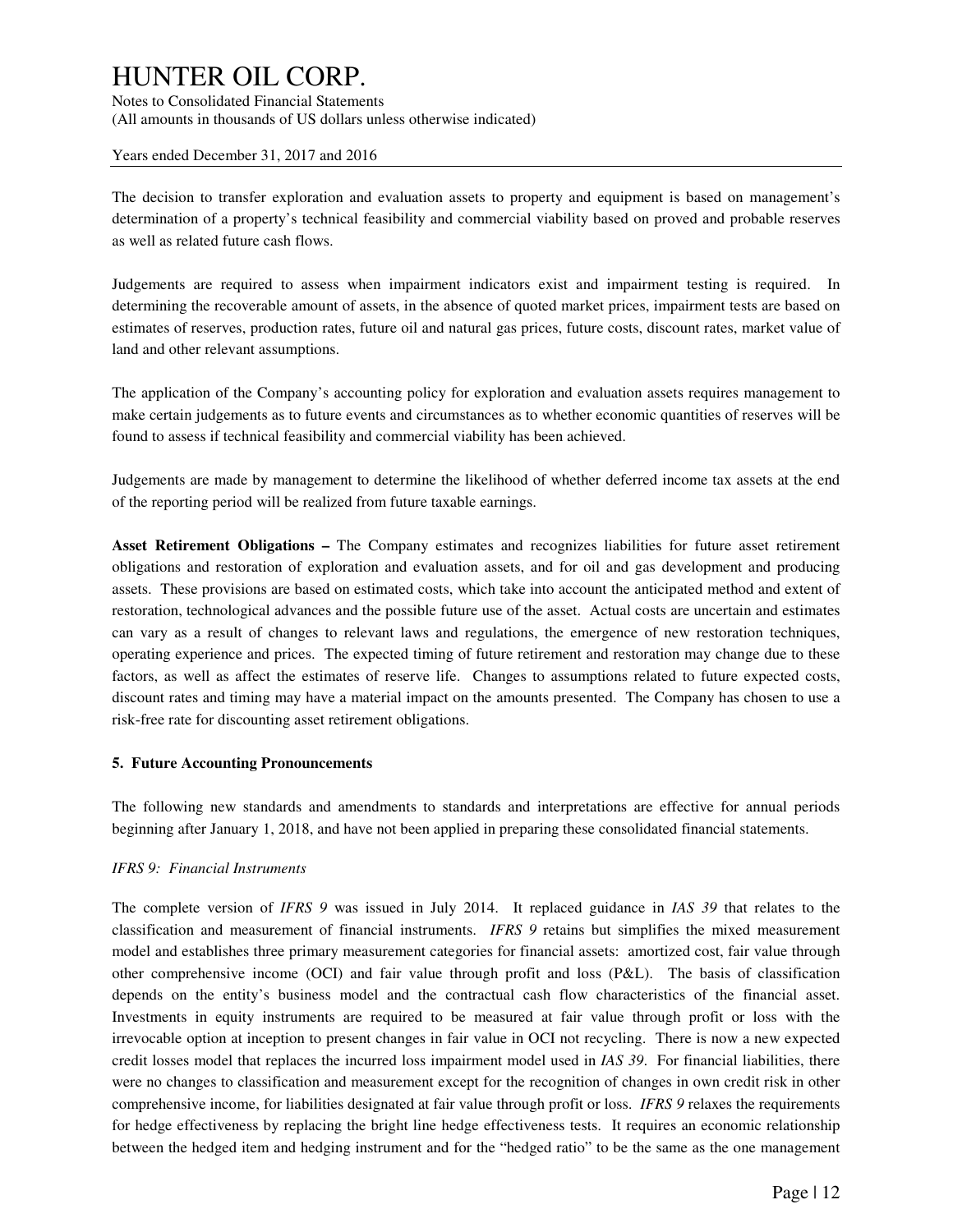Notes to Consolidated Financial Statements (All amounts in thousands of US dollars unless otherwise indicated)

Years ended December 31, 2017 and 2016

actually uses for risk management purposes. Contemporaneous documentation is still required but is different to that currently prepared under *IAS 39.* The standard is effective for accounting periods beginning on or after January 1, 2018. Early adoption is permitted. The Company has assessed the impact of implementing *IFRS 9* and anticipates that it will not have a material effect on the financial statements.

### *IFRS 15: Revenue from Contracts with Customers*

*IFRS 15* deals with revenue recognition and establishes principles for reporting useful information to users of financial statements about the nature, amount, timing and uncertainty of revenue and cash flows arising from an entity's contracts with customers. Revenue is recognized when a customer obtains control of a good or service and thus has the ability to direct the use and obtain the benefits from the good or service. In accordance with *IFRS 15*, the Company recognizes revenue when it satisfies a performance obligation (when control of the commodities is transferred to the purchaser). The standard replaces *IAS 18 Revenue* and *IAS 11 Construction Contracts* and related interpretations. The standard is effective for annual periods beginning on or after January 1, 2018 and earlier application is permitted. The Company has assessed the impact of implementing *IFRS 15* and anticipates that it will not have a material effect on the financial statements.

### *IFRS 16: Leases*

This new standard replaces *IAS 17 Leases* and the related interpretative guidance. *IFRS 16* applies a control model to the identification of leases, distinguishing between a lease and a service contract on the basis of whether the customer controls the asset being leased. For those assets determined to meet the definition of a lease, *IFRS 16* introduces significant changes to the accounting by lessees, introducing a single, on-balance sheet accounting model that is similar to current finance lease accounting, with limited exceptions for short-term leases or leases of low value assets. Lessor accounting is not substantially changed. The standard is effective for annual periods beginning on or after January 1, 2019, with early adoption permitted for entities that have adopted *IFRS 15*. The Company has not fully assessed the impact of *IFRS 16* on the financial statements but does not expect the impact to be significant.

There are no other IFRS or IFRIC interpretations that are not yet effective that would be expected to have a material impact on the Company.

#### **6. Restricted Cash**

Restricted cash is comprised of escrowed amounts or certificates of deposit at banks which are pledged to secure plugging and abandonment obligations for properties operated by the Company's subsidiaries or to secure a well site reclamation project in Canada.

The following table summarizes restricted cash balances: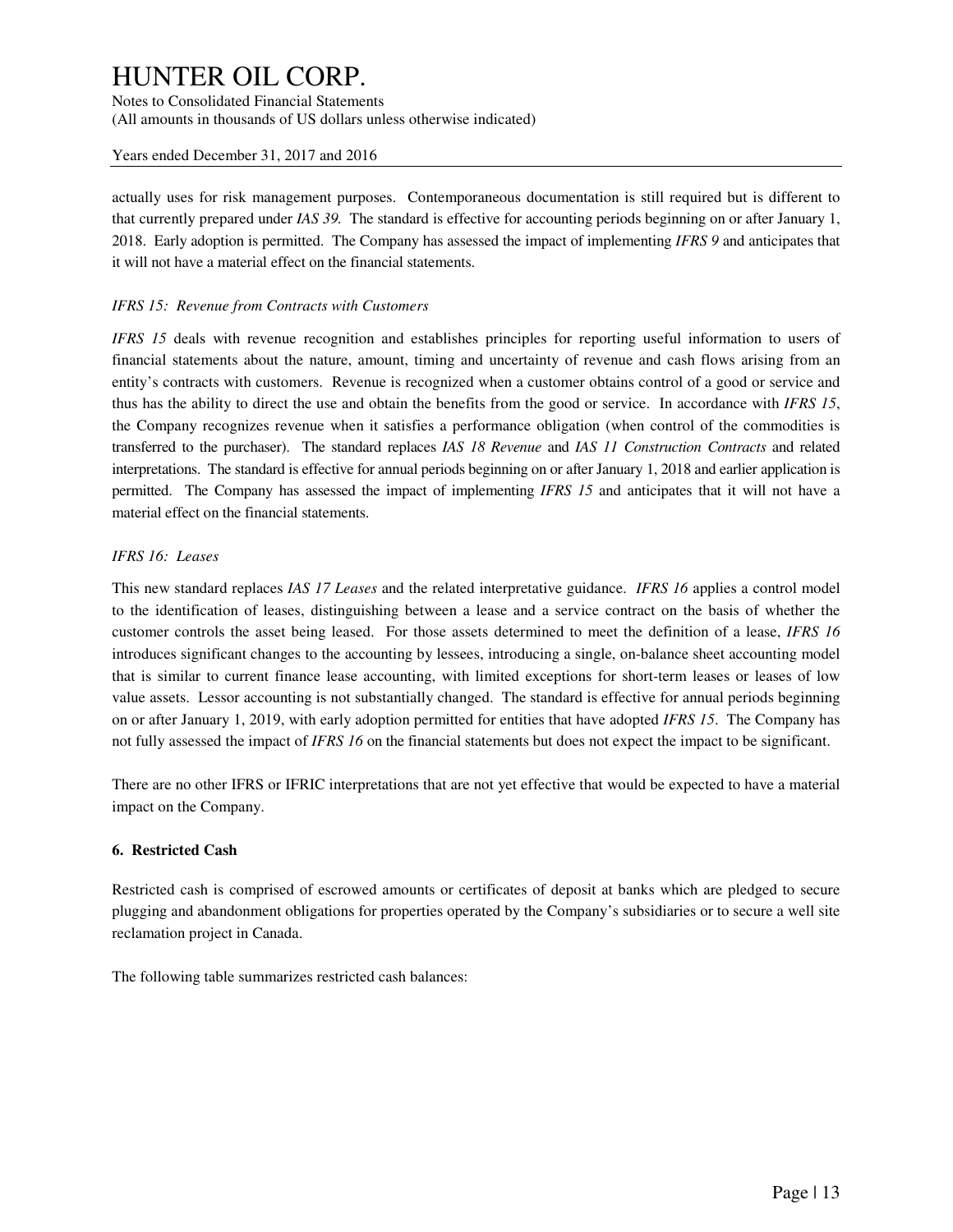Notes to Consolidated Financial Statements

(All amounts in thousands of US dollars unless otherwise indicated)

#### Years ended December 31, 2017 and 2016

|                                                              |   | December 31,<br>2017     |   | December 31,<br>2016 |  |  |
|--------------------------------------------------------------|---|--------------------------|---|----------------------|--|--|
| Bank deposits pledged to secure asset retirement obligations |   | 2.342                    | S | 2,340                |  |  |
| Short -term                                                  | S | $\overline{\phantom{a}}$ |   |                      |  |  |
| Long-term                                                    | S | 2.342                    |   | 2,340                |  |  |

#### **7. Receivables and Subscriptions Receivable**

The Company's receivables were comprised of amounts due from crude oil purchasers of \$0.1 million at both December 31, 2017 and December 31, 2016, and other receivables of \$0.1 million at December 31, 2016. The Company's subscriptions receivable was comprised of private placement proceeds held in escrow of \$0.5 million at December 31, 2016. Management does not consider any of the receivable balances to be impaired.

#### **8. Prepaid Expenses and Other Deposits**

The Company's prepaid expenses were comprised of plugging bonds, insurance, and other short-term assets of \$0.1 million and \$0.2 million at December 31, 2017 and 2016, respectively. During 2016, the Company also recorded \$0.3 million in deferred financing costs directly related to a proposed credit facility. During 2017, the Company wrote-off the deferred financing costs recorded in 2016 when it decided not to renew the contract for the proposed credit facility.

#### **9. Exploration and Evaluation Assets**

Exploration and evaluation asset activity for the years ended December 31, 2017 and 2016 was as follows:

|                            |    | Oil and Gas       |
|----------------------------|----|-------------------|
|                            |    | <b>Properties</b> |
| Balance, December 31, 2015 | \$ |                   |
| <b>Additions</b>           |    | 64                |
| Balance, December 31, 2016 | \$ | 64                |
| Additions                  |    | 116               |
| Balance, December 31, 2017 | \$ | 180               |
| Net book value:            |    |                   |
| December 31, 2016          | \$ | 64                |
| December 31, 2017          | S  | 180               |

Exploration and evaluation assets include lands and assets that management has not fully evaluated for technical feasibility and commercial viability. Transfers to property and equipment are made when technical feasibility and commercial viability are determined to exist. During 2017, the Company acquired new acreage in Roosevelt County, New Mexico. The acquisition represents unproved properties with unevaluated potential for primary oil recovery projects that are excluded from the costs subject to depletion and depreciation until proved reserves are attributed to the property.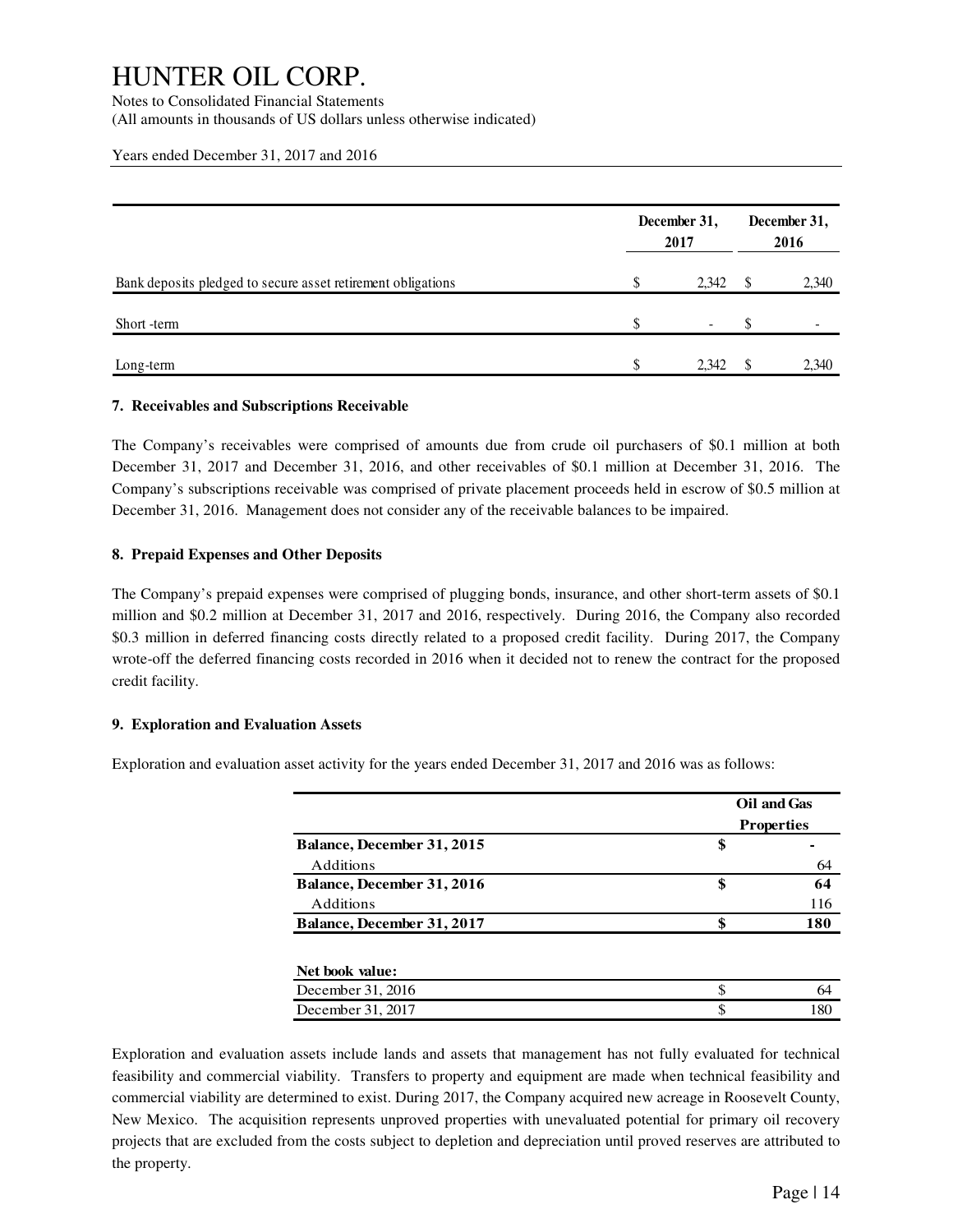Notes to Consolidated Financial Statements (All amounts in thousands of US dollars unless otherwise indicated)

Years ended December 31, 2017 and 2016

### **10. Property and Equipment**

Property and equipment activity for the years ended December 31, 2017 and 2016 was as follows:

|                                                          | Oil and Gas  |    |                   |               |                |    |              |
|----------------------------------------------------------|--------------|----|-------------------|---------------|----------------|----|--------------|
|                                                          | <b>Notes</b> |    | <b>Properties</b> |               | Other $^{(1)}$ |    | <b>Total</b> |
| Balance, December 31, 2015                               |              | \$ | 43,231            | $\mathbf{\$}$ | 823            | \$ | 44,054       |
| <b>Additions</b>                                         |              |    | 1,018             |               | 123            |    | 1,141        |
| Dispositions                                             |              |    | (132)             |               | (604)          |    | (736)        |
| Change in discount rate of asset retirement obligations  | 11           |    | (1,529)           |               |                |    | (1,529)      |
| Change in estimated cost of asset retirement obligations | 11           |    | 35                |               |                |    | 35           |
| Balance, December 31, 2016                               |              | \$ | 42,623            | \$            | 342            | \$ | 42,965       |
| <b>Additions</b>                                         |              |    | 234               |               |                |    | 234          |
| Dispositions                                             |              |    | (200)             |               | (208)          |    | (408)        |
| Change in discount rate of asset retirement obligations  | 11           |    | 497               |               |                |    | 497          |
| Change in estimates of asset retirement obligations      | 11           |    | (5,337)           |               |                |    | (5, 337)     |
| Balance, December 31, 2017                               |              | \$ | 37,817            | \$            | 134            | \$ | 37,951       |
| Accumulated depreciation and depletion:                  |              |    |                   |               |                |    |              |
| Balance, December 31, 2015                               |              | \$ | $(2,962)$ \$      |               | $(668)$ \$     |    | (3,630)      |
| Depreciation and depletion                               |              |    | (685)             |               | (73)           |    | (758)        |
| Dispositions                                             |              |    | (179)             |               | 549            |    | 370          |
| Balance, December 31, 2016                               |              | \$ | $(3,826)$ \$      |               | $(192)$ \$     |    | (4,018)      |
| Depreciation and depletion                               |              |    | (515)             |               | (43)           |    | (558)        |
| Dispositions                                             |              |    | (54)              |               | 172            |    | 118          |
| Balance, December 31, 2017                               |              | \$ | $(4,395)$ \$      |               | $(63)$ \$      |    | (4, 458)     |
| Net book value:                                          |              |    |                   |               |                |    |              |
| December 31, 2016                                        |              | \$ | 38,797            | $\mathcal{S}$ | 150            | \$ | 38,947       |
| December 31, 2017                                        |              | \$ | 33,422            | \$            | 71             | \$ | 33,493       |

**(1)** The "Other" column aggregates long-term, depreciable assets (e.g., Property, Plant, and Equipment, Furnitures and Fixtures) not included in the aggregated amounts listed either in Note 9 **-** Exploration and Evaluation Assets or in the "Oil and Gas Properties" column listed above.

Future development costs of \$235.3 million and \$236.2 million as of December 31, 2017 and 2016, respectively, have been included in the computation of depletion expense. No general and administrative costs have been capitalized with regard to property and equipment.

For the year ended December 31, 2017, the Company conducted an assessment of the impairment indicators for the Company's CGUs. Fair value less costs of disposal was calculated using a discounted cash flow analysis. These calculations require the use of estimates. The present value of future cash flows was computed by applying forecast prices of reserves to estimated future production, less the future estimated expenditures to be incurred in developing and producing proved reserves. The present value of future cash flows was computed by the Company's independent reserves evaluators using a discount rate of 10% for both the Milnesand field and Chaveroo field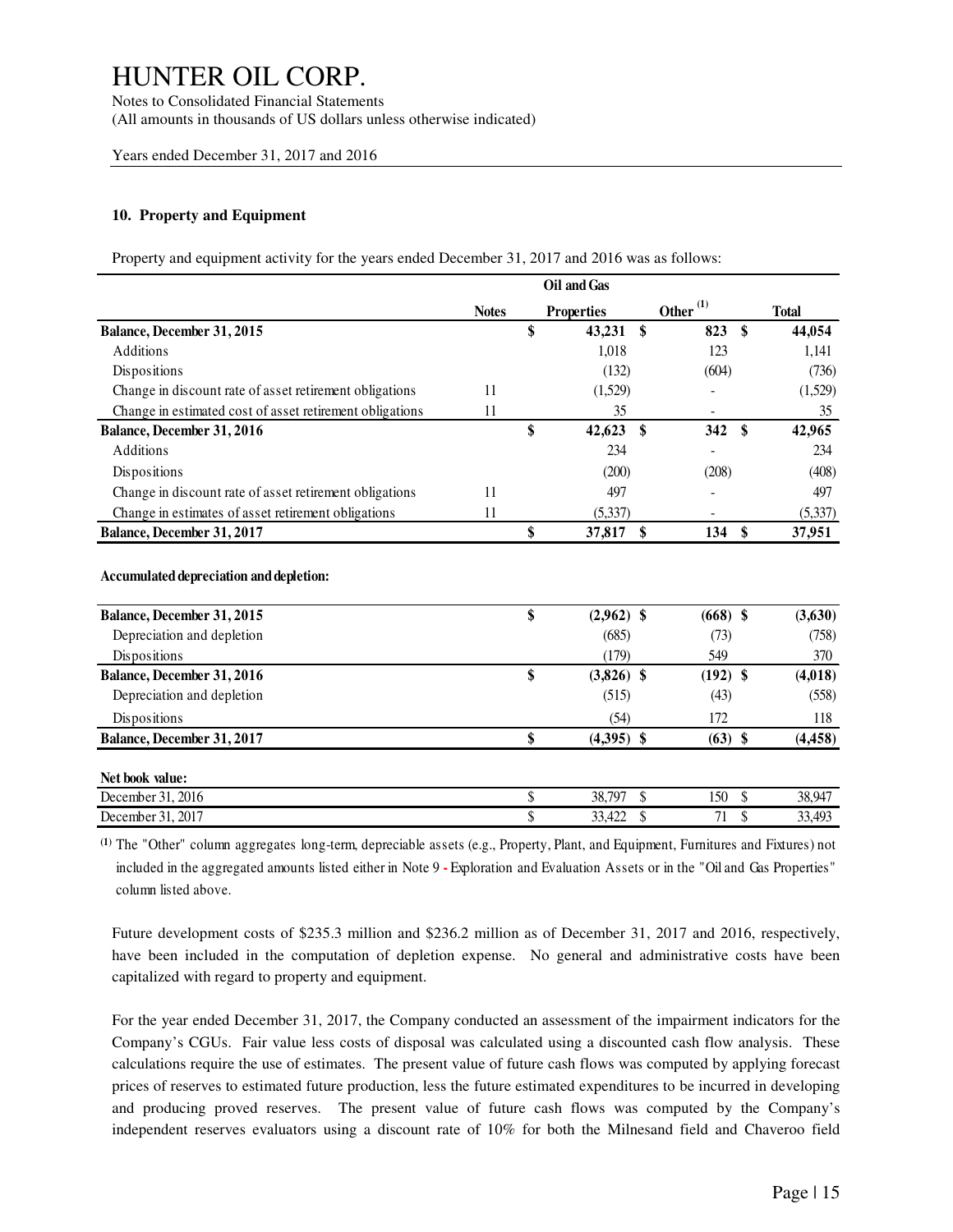Notes to Consolidated Financial Statements (All amounts in thousands of US dollars unless otherwise indicated)

#### Years ended December 31, 2017 and 2016

CGUs. The selection of discount rate reflects estimates of the specific risks related to the underlying CGU. There were no impairment losses recorded at December 31, 2017 and 2016.

The fair value less costs of disposal used to determine the recoverable amounts of property and equipment and exploration and evaluation assets are classified at Level 3 fair value measurements, as they are not based on observable market data.

#### **11. Asset Retirement Obligations**

The following table presents the reconciliation of the beginning and ending aggregate carrying amounts of the estimated future obligations associated with the retirement of oil and gas properties:

| Balance, December 31, 2015                               | \$<br>19,061 |
|----------------------------------------------------------|--------------|
| Decrease in provision due to change in discount rates    | (1,529)      |
| Increase in provision due to passage of time (accretion) | 372          |
| Increase in provision due to change in estimate          | 35           |
| Increase in provision due to asset addition              | 456          |
| Decrease in provision due to asset disposition           | (293)        |
| Asset retirement costs incurred                          | (335)        |
| Balance, December 31, 2016                               | \$<br>17,767 |
| Increase in provision due to change in discount rates    | 497          |
| Increase in provision due to passage of time (accretion) | 441          |
| Decrease in provision due to change in estimates         | (5,337)      |
| Increase in provision due to asset addition              | 25           |
| Decrease in provision due to asset disposition           | (80)         |
| Asset retirement costs incurred                          | (213)        |
| Balance, December 31, 2017                               | \$<br>13.100 |

The total undiscounted amount of estimated future cash flows required to settle the obligations as of December 31, 2017, is \$19.1 million (2016 - \$27.2 million), which has been discounted using risk free rates from 1.76% to 2.63% and an assumed inflation rate of 1.50%. These obligations are expected to be settled over the next twenty-three years and will be funded from general Company resources at the time of retirement.

At December 31, 2017, the Company estimated asset retirement obligations of \$1.5 million and \$0.7 million for active leases administered by the Bureau of Land Management (BLM) and for active leases administered by the New Mexico Oil Conservation Division (OCD), respectively, in its Milnesand field. In addition, the Company estimated plugging obligations of \$1.2 million and \$6.8 million for active BLM leases and for active OCD leases, respectively, in its Chaveroo field. Total estimated asset retirement obligations for expired leases (all in the Chaveroo field) was \$1.5 million. This is a reduction of \$0.9 million from \$2.4 million in asset retirement obligations on expired leases at January 1, 2017. The following table summarizes the Company's total estimated asset retirement obligation by field at December 31, 2017.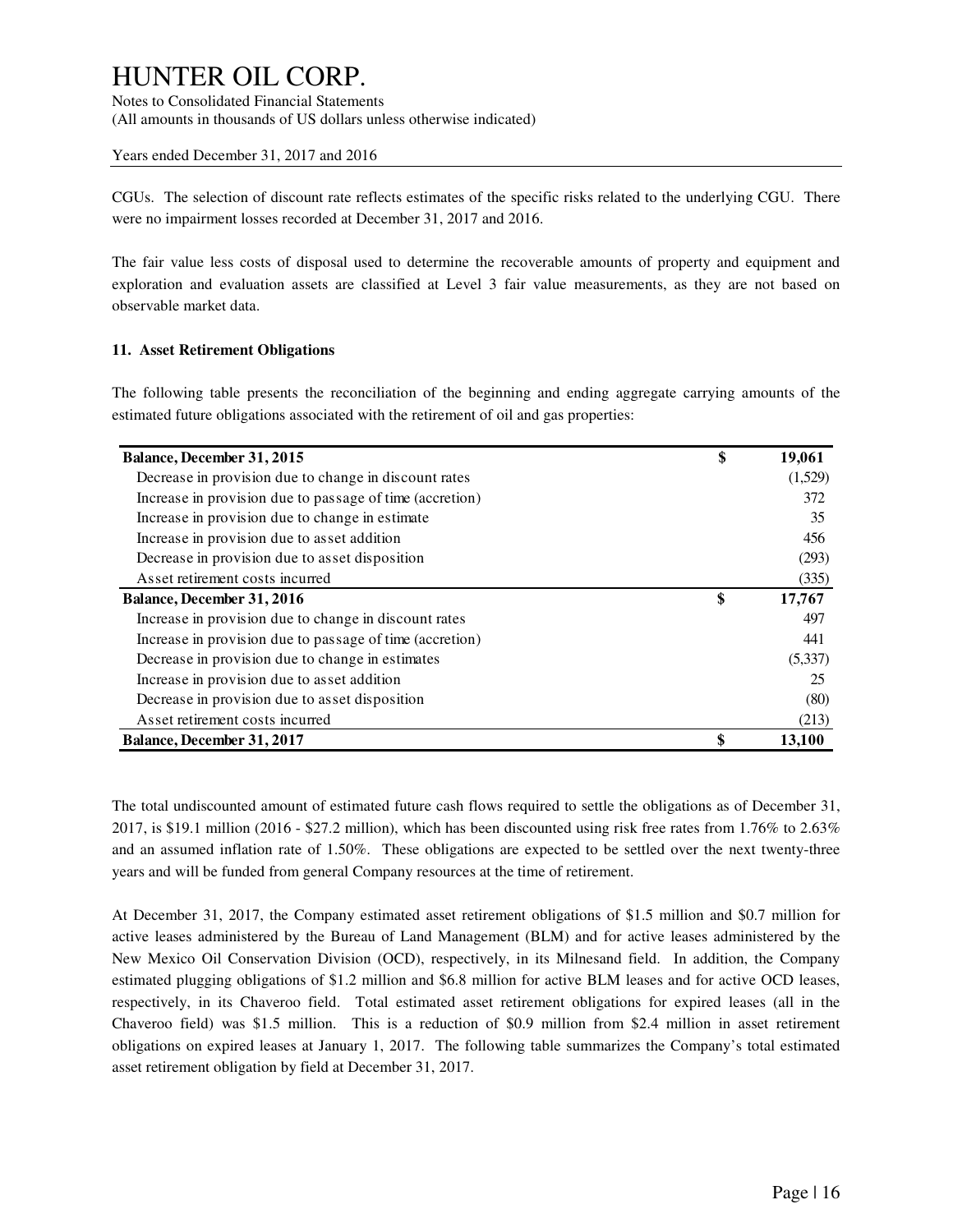Notes to Consolidated Financial Statements

(All amounts in thousands of US dollars unless otherwise indicated)

#### Years ended December 31, 2017 and 2016

|                            | <b>Active Leases</b> |   |       | <b>Expired Leases</b>    |  |                          |                   | Total     |
|----------------------------|----------------------|---|-------|--------------------------|--|--------------------------|-------------------|-----------|
|                            | <b>BLM</b>           |   | 0CD   | <b>BLM</b>               |  | OCD                      | <b>Facilities</b> | Liabilitv |
| Milnes and Field           | .995                 | œ | 889   | $\overline{\phantom{a}}$ |  | $\overline{\phantom{a}}$ | 747               | 3,631     |
| Chaveroo Field             | .511                 |   | 8.413 | .178                     |  | .194                     | .840              | 14.136    |
| Balance, December 31, 2016 | 3.506                |   | 9.302 | 1.178                    |  | 1.194                    | 2,587             | 17.767    |

|                            |            | <b>Active Leases</b> |       |  | <b>Expired Leases</b> |  |            |                   | <b>Total</b> |
|----------------------------|------------|----------------------|-------|--|-----------------------|--|------------|-------------------|--------------|
|                            | <b>BLM</b> |                      | OCD   |  | <b>BLM</b>            |  | <b>OCD</b> | <b>Facilities</b> | Liabilitv    |
| Milnes and Field           | .512       |                      | 674   |  | -                     |  | -          | 295               | 2,481        |
| Chaveroo Field             | .201       |                      | 6.844 |  | 653                   |  | 805        | 116               | 10,619       |
| Balance, December 31, 2017 | 2.713      |                      | 7.518 |  | 653                   |  | 805        | \$<br>1.411       | 13.100       |

The \$0.3 million recorded as current asset retirement obligations at December 31, 2017 represents the amount that the Company anticipates spending in 2018 on surface reclamation activities associated with recent asset retirement activities coupled with the estimated cost of asset retirement activities for the next ten wells in its BLM-compliant abandonment program.

#### **12. Accounts Payable and Accrued Liabilities**

The Company's trade payables at December 31, 2017 and 2016 were \$0.9 million and \$0.4 million respectively. The Company's accrued liabilities at December 31, 2017 and 2016 were \$0.2 million and \$0.1 million, respectively.

#### **13. Income Taxes**

Total income tax expense differed from the amount computed by applying the Canadian combined federal and provincial statutory tax rate of 27.0% as of December 31, 2017, (27.0% - 2016) to loss before income taxes as a result of the following:

|                                                                 |   | December 31,<br>2017 |   | December 31,<br>2016 |  |  |
|-----------------------------------------------------------------|---|----------------------|---|----------------------|--|--|
| Statutory tax rate                                              |   | 27.00%               |   | 27.00%               |  |  |
| Loss before income taxes                                        | S | 3.186                | S | 3,971                |  |  |
| Expected income tax benefit                                     |   | (860)                |   | (1,072)              |  |  |
| Adjustments to reconcile expected income tax benefit to actual: |   |                      |   |                      |  |  |
| Unrecognized benefit of losses                                  |   | 1,583                |   | 1.597                |  |  |
| Differences between statutory and expected tax rate             |   | (723)                |   | (525)                |  |  |
| Actual income tax benefit                                       |   |                      |   |                      |  |  |

The Company did not recognize deferred tax assets with respect to the following temporary differences and tax losses as it is not probable that there would be sufficient future taxable profits for their utilization, since there is no assurance that a benefit will be realized.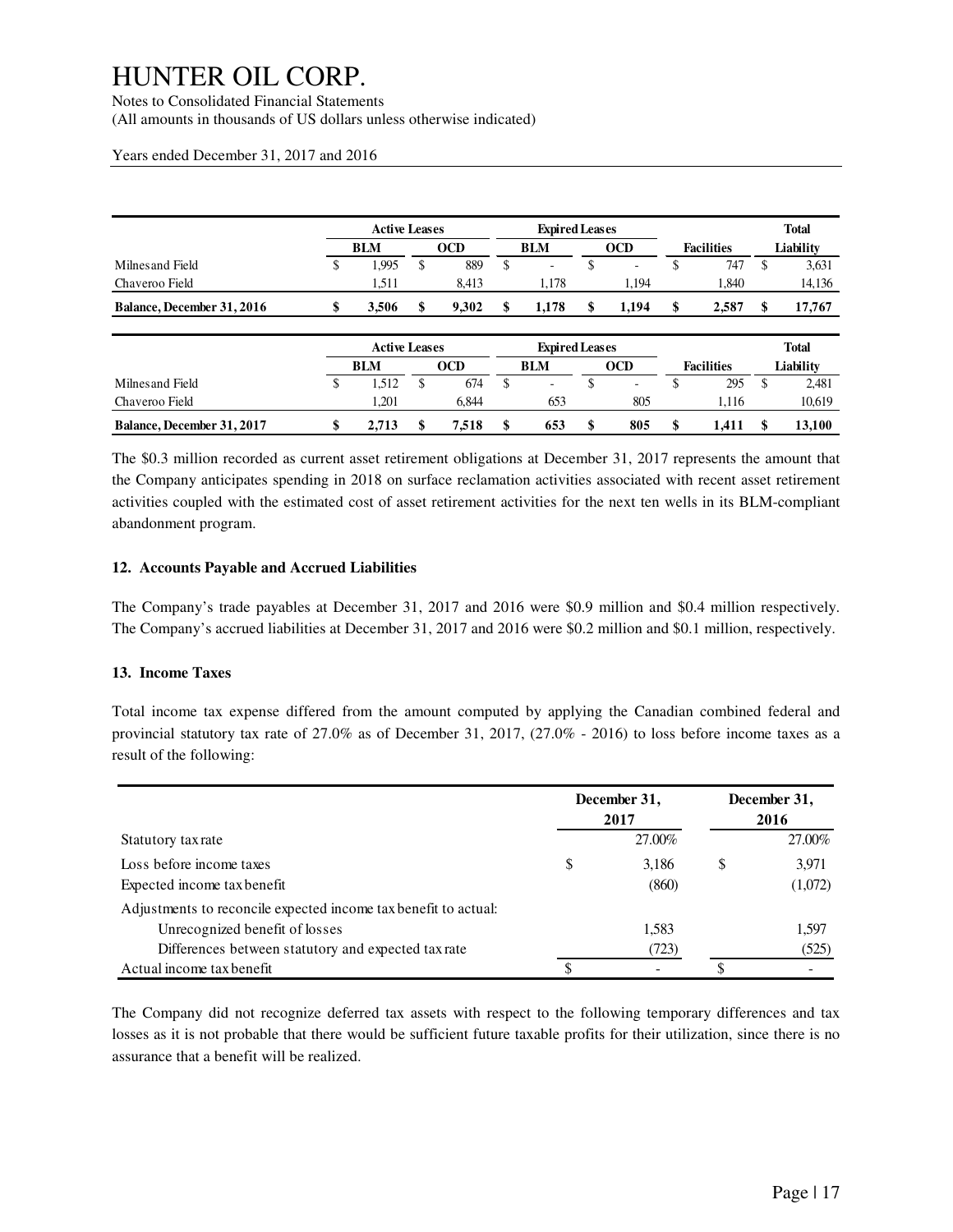Notes to Consolidated Financial Statements

(All amounts in thousands of US dollars unless otherwise indicated)

Years ended December 31, 2017 and 2016

|                             | December 31,<br>2017 |  | December 31,<br>2016 |  |
|-----------------------------|----------------------|--|----------------------|--|
| Tax loss carry forwards     | 36,144               |  | 35,099               |  |
| Asset retirement obligation | 5,113                |  | 6,981                |  |
| Share issue costs           |                      |  |                      |  |
| Tax assets not recognized   | (41,257)             |  | (42,093)             |  |
|                             |                      |  |                      |  |

The Company has net operating loss carryforwards available of approximately \$85.2 million, subject to applicable Section 382 limitations, in the United States, of which \$71.7 million may be carried forward indefinitely.

#### **14. Equity Instruments**

**Share Consolidation** –Effective September 9, 2016, the Company implemented a share consolidation on the basis of one new common share for every ten pre-consolidation shares of record as of September 9, 2016. Accordingly, all references to the outstanding common shares and the common share options of the Company in these financial statements have been restated to give effect to the consolidation as if the number of shares or options were effective for all periods presented.

**Authorized Shares** – The Company is authorized to issue an unlimited number of common shares of no par value and up to 25 million preferred shares of no par value.

**Issued and Outstanding** – The Company had 1,600,871 common shares outstanding at January 1, 2016. During 2016, the Company issued 6,470,000 common shares (post share consolidation) in connection with a private placement (see Note 20 – Private Placement). The Company had 8,070,871 common shares outstanding at December 31, 2017 and 2016.

**Stock option plan** – The Company has a stock option plan under which up to 10% of the number of outstanding common shares may be reserved for issuance as of any particular stock option grant date.

As of December 31, 2017, the Company does not have any stock options outstanding.

**Earnings Per Share** – The weighted average number of shares outstanding that was used for purposes of the computation of basic per share data was 8,070,871 and 5,713,316 at December 31, 2017 and 2016, respectively. Since the Company incurred a net loss for both periods, no common stock equivalents were included in the computation of diluted earnings per share as their inclusion would have been anti-dilutive.

**Stock-Based Compensation** – No stock-based compensation expense was recognized during the years ended December 31, 2017 and 2016, as no options were granted, and all options were fully vested at January 1, 2016. Stock-based compensation previously recorded by the Company relating to options that have not been exercised is included in contributed surplus.

At December 31, 2017, there were no stock options outstanding.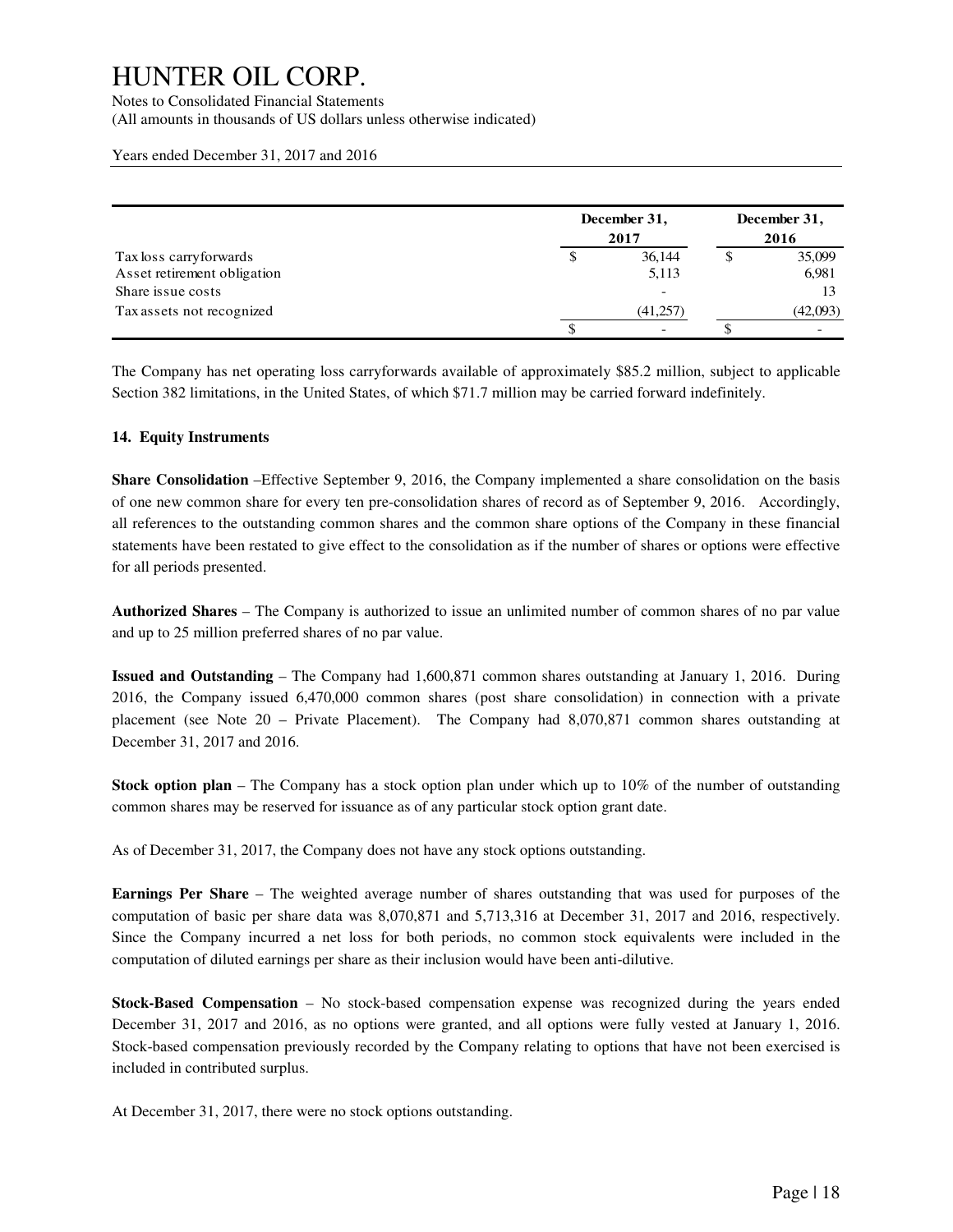Notes to Consolidated Financial Statements (All amounts in thousands of US dollars unless otherwise indicated)

Years ended December 31, 2017 and 2016

#### **15. Related Party Transaction**

Pursuant to a management services agreement (the "Agreement") with Century Capital Management Ltd. ("Century"), a company controlled by the Company's Chief Executive Officer, the Company incurred approximately \$0.24 million and \$0.36 million in management fees, office rent and office expenses during the years ended December 31, 2017 and 2016, respectively. The services under the Agreement are provided at \$0.24 million per year, payable monthly.

Century may terminate the Agreement at any time by providing no less than 30 days' notice to the Company. If the Agreement is terminated without cause, the Company is required to pay to Century a lump sum equal to the greater of (a) \$0.36 million plus \$0.03 million for each full year of service, and (b) \$0.72 million. Should the Company be subject to a change in control and the CEO terminated without cause or a reduction in position results within two years therefrom, the Company must pay to Century \$0.60 million, unless the termination follows a change in control which involves a sale of securities or assets of the Company with which Century or the CEO is involved as a purchaser.

#### **16. Key Management Compensation**

Key management personnel are those persons having authority and responsibility for planning, directing and controlling the activities of the Company. The following table summarizes compensation paid or payable to officers and directors of the Company, including the Board of Directors, the Chief Executive Officer, and the Chief Financial Officer:

|                                      | December 31,<br>2017 |     | December 31, |       |  |
|--------------------------------------|----------------------|-----|--------------|-------|--|
| Salaries, bonuses, benefits and fees |                      |     | 2016         |       |  |
|                                      |                      | 703 |              | 77C   |  |
| Management Fees                      |                      | 240 |              | 360   |  |
| Total compensation                   |                      | 943 |              | 1,139 |  |

#### **17. Commitments and Contractual Obligations**

The Company is committed to the following non-cancellable future minimum lease payments, related to an office lease, at December 31, 2017:

| 2018 | ¢<br>Φ | 44 |
|------|--------|----|
|      |        |    |

#### **18. Fair Value Measurements**

Fair value estimates are made at a specific point in time, using available information about the financial instrument. These estimates are subjective in nature and often cannot be determined with precision. The Company classifies fair value measurements using a fair value hierarchy that reflects the significance of the inputs used in making the measurements. The fair value hierarchy has the following levels: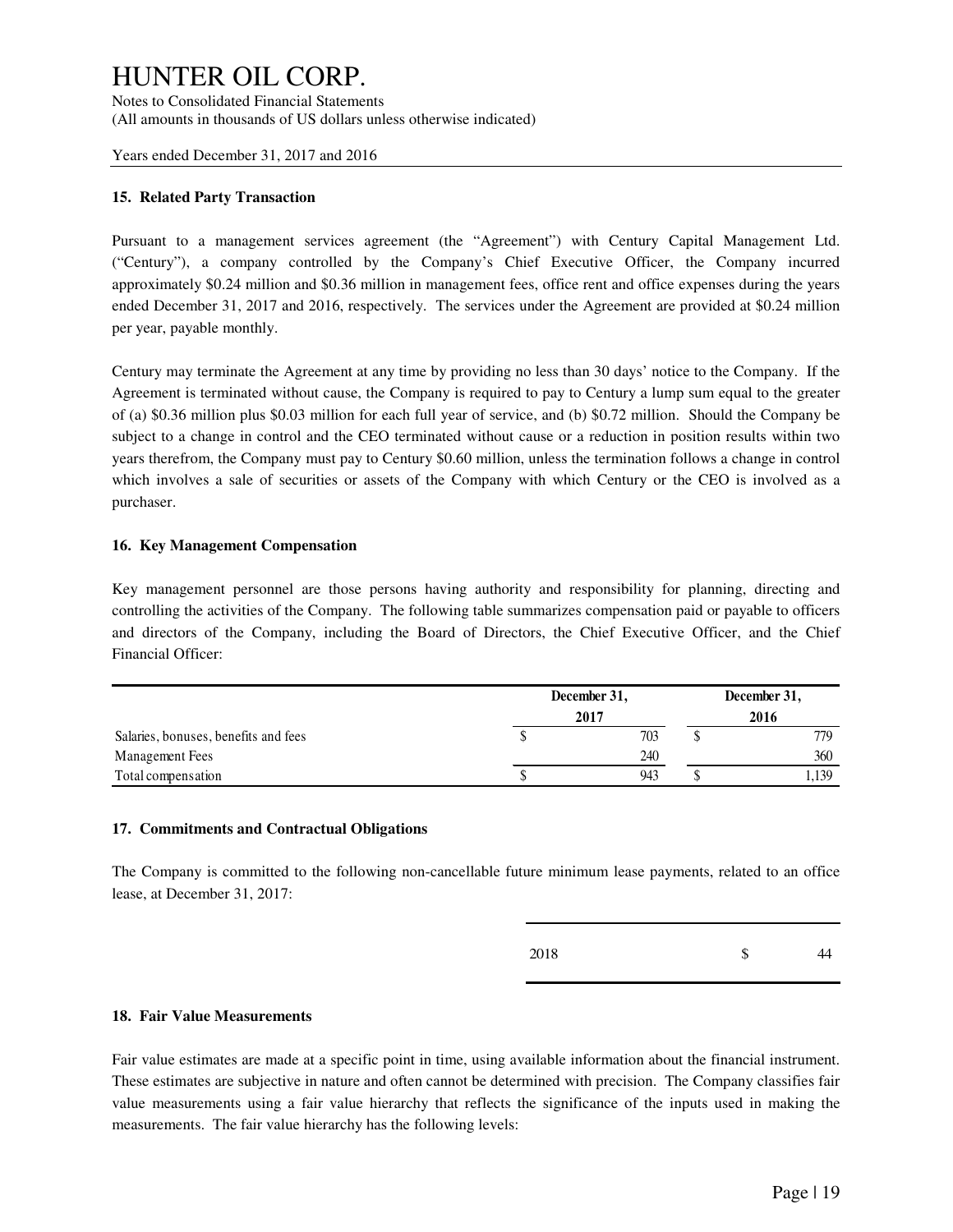Notes to Consolidated Financial Statements (All amounts in thousands of US dollars unless otherwise indicated)

Years ended December 31, 2017 and 2016

- Level 1 Values are based on unadjusted quoted prices available in active markets for identical assets or liabilities as of the reporting date.
- Level 2 Values are based on inputs, including quoted forward prices for commodities, time value and volatility factors, which can be substantially observed or corroborated in the marketplace. Prices in level 2 are either directly or indirectly observable as of the reporting date.
- Level 3 Values are based on prices or valuation techniques that are not based on observable market data.

The Company has determined that the carrying value of its short-term financial assets and liabilities (cash and cash equivalents, restricted cash, receivables, accounts payable and accrued liabilities) approximates fair value at the consolidated balance sheet dates due to the short-term maturity of these instruments.

### **19. Risk management**

The resource industry is highly competitive and, in addition, exposes the Company to a number of risks. Resource exploration and development involves a high degree of risk, which even a combination of experience, knowledge and careful evaluation may not be able to overcome. It is also highly capital intensive and the ability to complete a development project may be dependent on the Company's ability to raise additional capital. In certain cases, this may be achieved only through joint ventures or other relationships, which would reduce the Company's ownership interest in the project. There is no assurance that development operations will prove successful.

**Risks Associated with Financial Assets and Liabilities** – The Company is exposed to financial risks arising from its financial assets and liabilities. Financial risks include market risks (such as commodity prices, foreign exchange and interest rates), credit risk and liquidity risk. The future cash flows of financial assets or liabilities may fluctuate due to movements in market prices and the exposure to credit and liquidity risks. Disclosures relating to exposure risk are provided in detail as follows:

### **Credit Risk**

Credit risk is the risk of an unexpected loss if a customer or counterparty to a financial instrument fails to meet its contractual obligations. The Company's financial instruments exposed to concentrations of credit risk are primarily cash and cash equivalents, including restricted cash, and accounts receivable.

The Company's receivables mainly consist of amounts due from sales of its crude oil production. The credit quality of financial assets that are neither past due nor impaired can be assessed by reference to external credit ratings (if available) or to historical information about counterparty default rates.

With respect to its crude oil production receivables, the Company is the operator of all its property interests and owns the significant majority of the working interest in producing properties.

Receivables related to the sale of crude oil production are with a major reputable marketer and proceeds are collected within approximately 25 days following the month of delivery.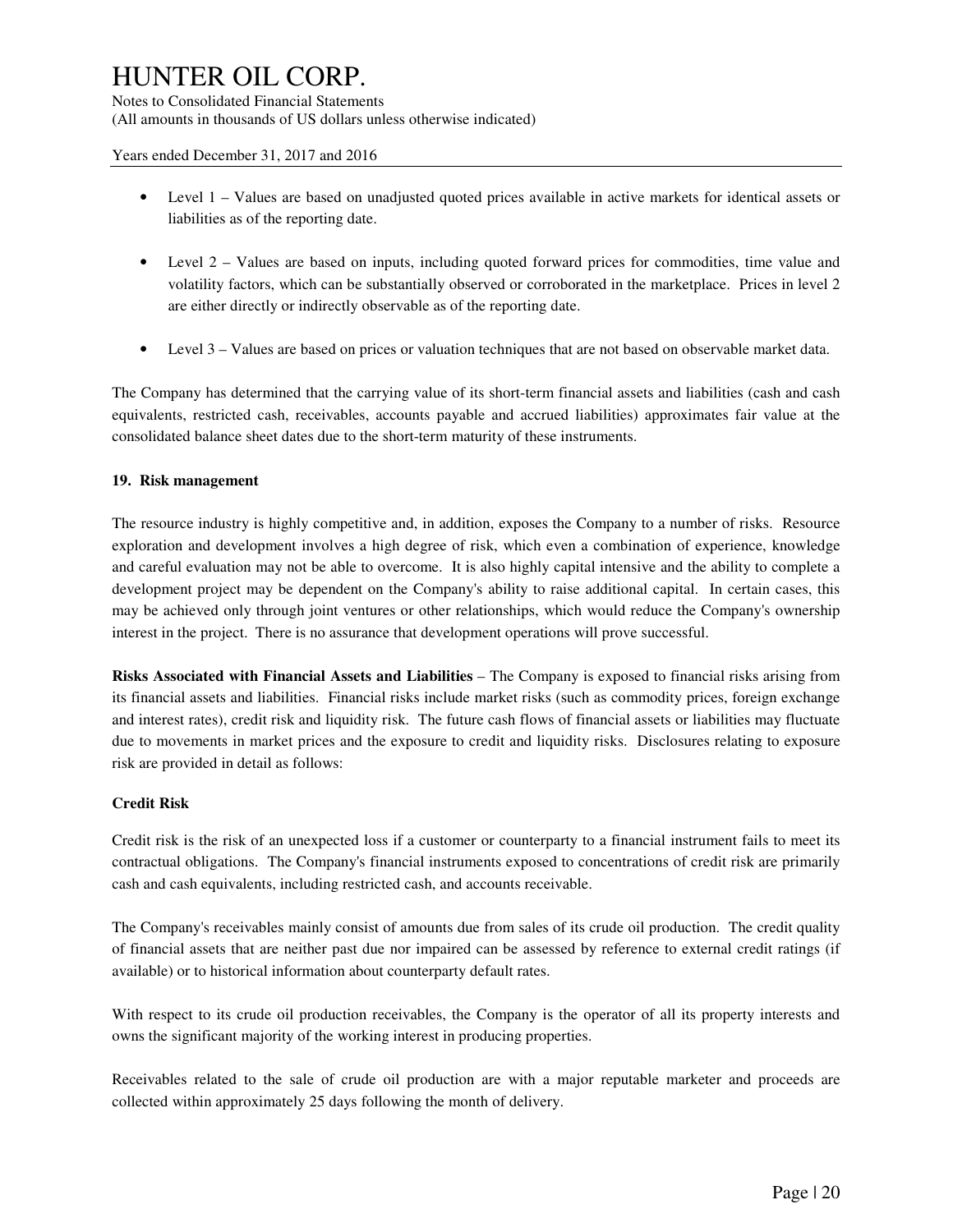Notes to Consolidated Financial Statements (All amounts in thousands of US dollars unless otherwise indicated)

#### Years ended December 31, 2017 and 2016

The Company's exposure to credit risk for these consolidated financial instruments was as follows:

|                              | December 31,<br>2017 |       | December 31,<br>2016 |       |
|------------------------------|----------------------|-------|----------------------|-------|
| Cash                         | S                    | 75    |                      | 1,050 |
| Receivables                  |                      | 110   |                      | 619   |
| Restricted cash              |                      | 2,342 |                      | 2,340 |
| Maximum credit risk exposure | S                    | 2.527 |                      | 4,009 |

#### **Liquidity Risk**

Liquidity risk is the risk that the Company will not be able to meet its financial obligations as they fall due. As described in Note 2 of these consolidated financial statements, management of the Company has assessed that there may be significant doubt regarding the Company's ability to continue as a going concern. The Company's approach to managing liquidity risk is to ensure, as far as possible, that it will always have sufficient liquidity to meet liabilities when due. At December 31, 2017, the Company had cash of \$0.1 million, excluding restricted cash of \$2.3 million. The Company is dependent on raising funds by borrowings, equity issues, or asset sales to finance its ongoing operations, capital expenditures and acquisitions. The contractual maturity of the majority of accounts payable is within three months or less. The Company has historically financed its expenditures and working capital requirements through the sale of common stock or, on occasion, through the issuance of short-term debt. **Foreign Exchange Risk** 

Substantially all of the Company's assets and expenditures are either denominated in or made with US dollars. As a result, the Company has very limited exposure to foreign exchange risk in relation to existing commitments or assets denominated in a foreign currency. The Company has chosen not to enter into any foreign exchange contracts since its Canadian dollar working capital balances are not significant to the consolidated entity.

#### **Commodity Price Risk**

The Company is exposed to fluctuations in the world commodity prices for its products with a corresponding impact to cash flow. Reduced cash flow may result in lower levels of capital being available for field activity, thus compromising the Company's capacity to grow production while at the same time replacing continuous production declines from existing properties. When the Company forecasts increased debt levels due to capital expenditures exceeding cash flow, it may enter into oil and natural gas hedging contracts in order to provide stability of future cash flow. The Company engages in derivative financial instruments solely to manage its commodity price risk exposure relative to its actual commodity production and not for speculative purposes. The Company has no derivative contracts in place at December 31, 2017.

### **20. Private Placement**

On May 13, 2016, the Company closed a private placement of USD \$2.5 million. On closing, a total of 6,470,000 common shares was issued at a price of C\$0.50 per share. The intended use of proceeds is for operating expenses and general working capital.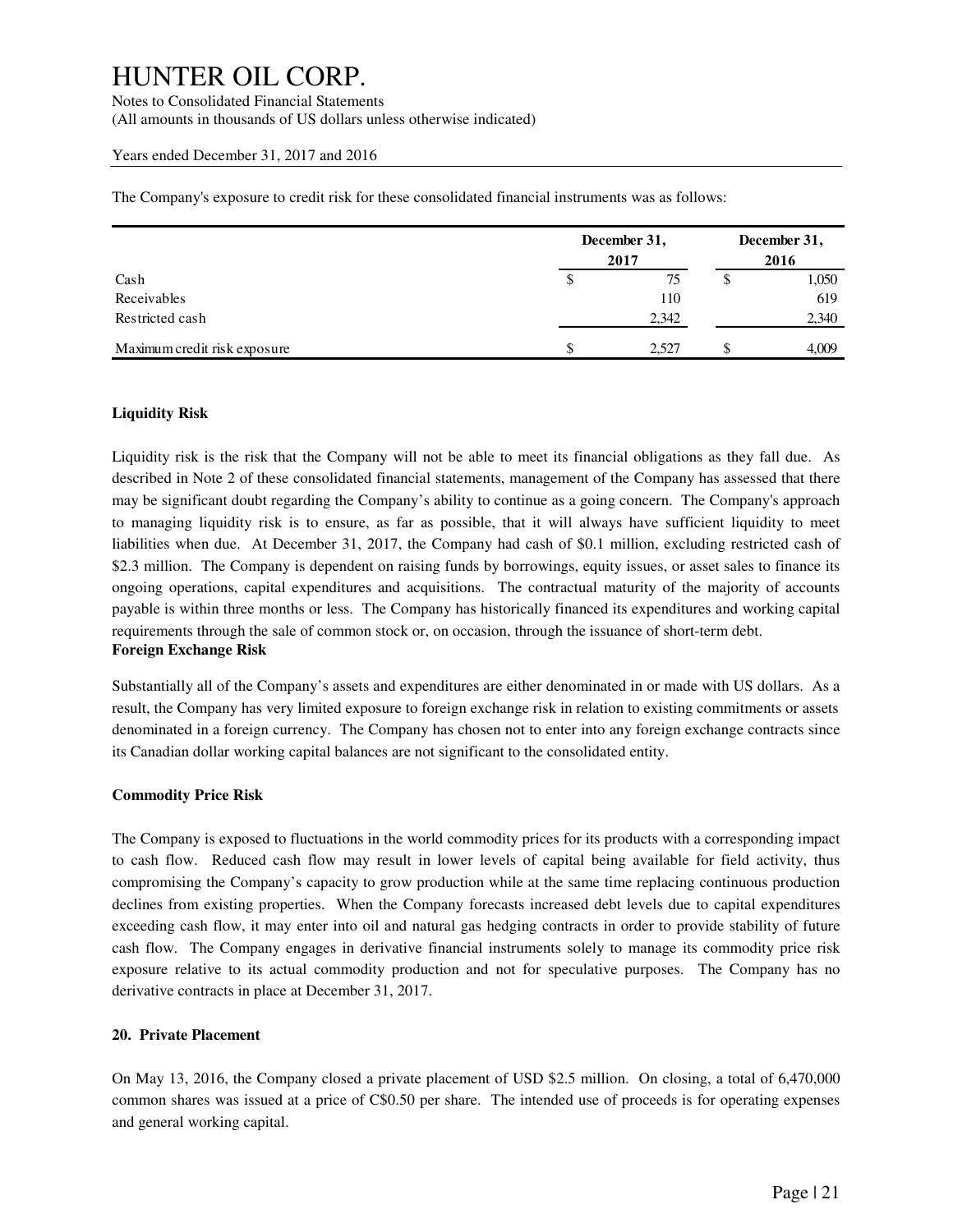Notes to Consolidated Financial Statements (All amounts in thousands of US dollars unless otherwise indicated)

Years ended December 31, 2017 and 2016

During 2016, the Company received \$1.75 million in private placement funds, and, at December 31, 2016, \$0.5 million in gross proceeds held in escrow were recorded as subscriptions receivable. The Company also incurred offering costs of \$0.04 million related to the private placement. During 2017, the private placement funds recorded in subscriptions receivable were released from escrow and made available to the Company. At December 31, 2017, the private placement proceeds are recorded in equity instruments on the consolidated balance sheet.

### **21. Supplemental Cash Flow Information**

The (increase)/decrease in non-cash working capital is comprised of:

|                                                        | December 31,<br>2017 |       | December 31,<br>2016 |       |
|--------------------------------------------------------|----------------------|-------|----------------------|-------|
|                                                        |                      |       |                      |       |
| Receivables and subscription receivable                |                      | 505   | S                    | (326) |
| Prepaid expenses and deposits                          |                      | 384   |                      | (271) |
| Other non current assets                               |                      |       |                      | 74    |
| Accounts payable and accrued liabilities               |                      | 651   |                      | 73    |
| Total                                                  |                      | 1.540 |                      | (450) |
| Relating to:                                           |                      |       |                      |       |
| Operating activities                                   | \$                   | 1.087 | \$                   |       |
| Financing activities - proceeds from private placement |                      | 453   |                      | (453) |

#### **22. Capital Management**

The Company attempts to manage its capital to complete its development projects, to adjust to changing market conditions, to maintain flexibility while pursuing objectives, and ultimately to provide returns to shareholders and benefits to other stakeholders. To manage the capital structure, the Company may adjust capital spending, issue new shares, issue new debt or sell assets. The Company's objectives in managing its capital structure are to maintain a flexible financial structure, to preserve the Company's access to capital markets, and to finance the Company's growth and continue to meet its financial obligations.

At December 31, 2017 and 2016, total capitalization of the Company is as follows:

|                                          |    | December 31,<br>2017 |  | December 31,<br>2016 |  |
|------------------------------------------|----|----------------------|--|----------------------|--|
|                                          |    |                      |  |                      |  |
| Accounts payable and accrued liabilities |    | 1.125                |  | 474                  |  |
| <b>Total Shareholders' Equity</b>        |    | 22.113               |  | 25,301               |  |
| <b>Total Capitalization</b>              | J, | 23.238               |  | 25,775               |  |
| Debt to Capitalization Ratio             |    | 5%                   |  | $2\%$                |  |

The Company manages its capital structure and makes adjustments to it in light of market and economic conditions as well as the risk characteristics of the Company's underlying assets. The Company, upon approval from its Board of Directors, will balance its overall capital structure through new share issues, the use of credit facilities, adjusting capital spending or by undertaking other strategies as deemed appropriate under the specific circumstances.